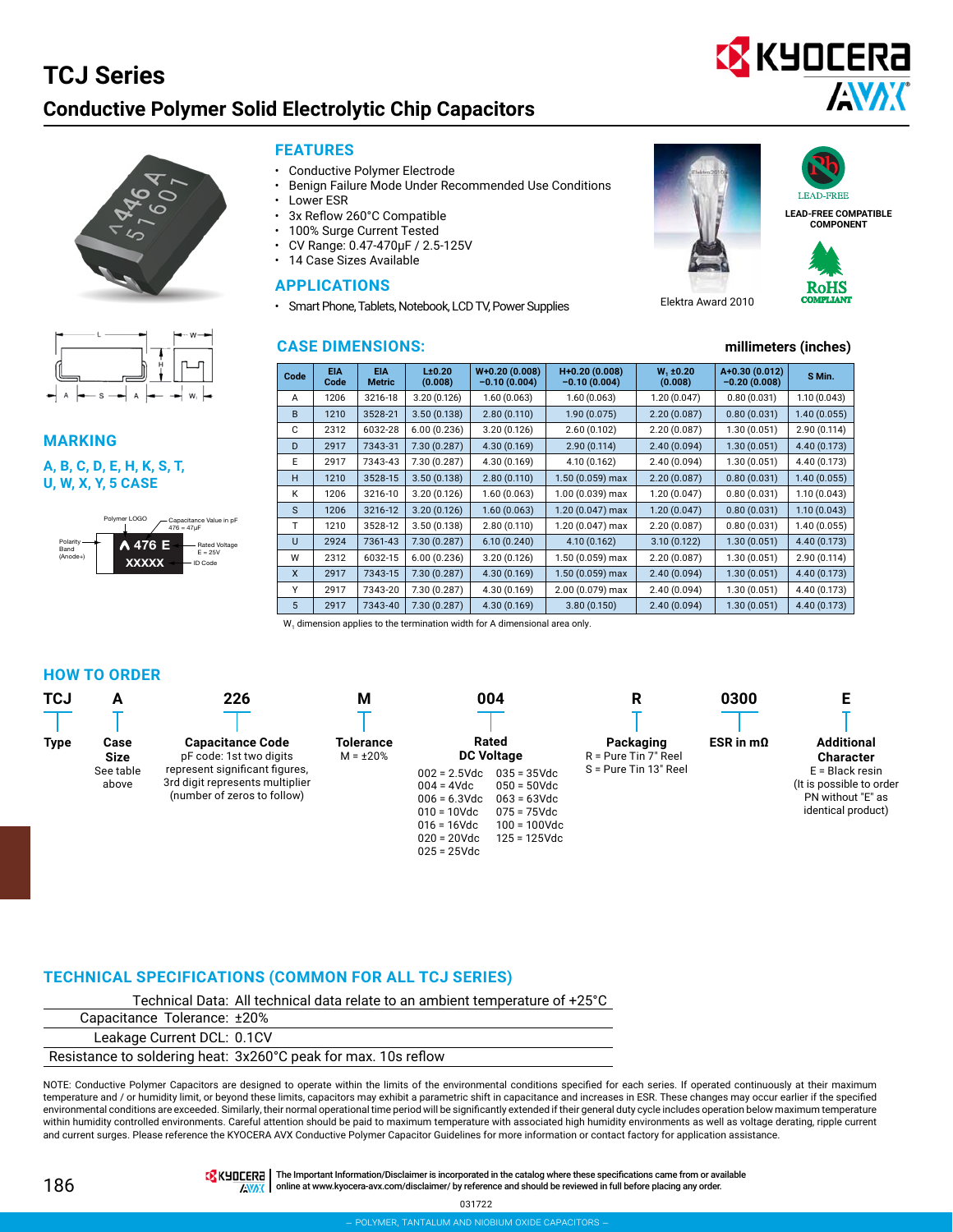

### **CAPACITANCE AND RATED VOLTAGE RANGE (LETTER DENOTES CASE SIZE)**

|      | Cap  |                                        |                                                   |                                                                       |                                        | Rated Voltage DC $(V_R)$ to 85°C                  |                                  |                                                     |                                              |                                  |                      |         |                                  |                                           |
|------|------|----------------------------------------|---------------------------------------------------|-----------------------------------------------------------------------|----------------------------------------|---------------------------------------------------|----------------------------------|-----------------------------------------------------|----------------------------------------------|----------------------------------|----------------------|---------|----------------------------------|-------------------------------------------|
| μF   | Code | 2.5V(e)                                | 4V (G)                                            | 6.3V(J)                                                               | 10V(A)                                 | 16V (C)                                           | 20V (D)                          | 25V (E)                                             | 35V (V)                                      | 50V (T)                          | $63V$ (J)            | 75V (P) | <b>100V</b><br>$(\underline{A})$ | <b>125V</b><br>$(\underline{\mathsf{B}})$ |
| 0.47 | 474  |                                        |                                                   |                                                                       |                                        |                                                   |                                  |                                                     |                                              |                                  | B(400)               |         |                                  |                                           |
| 0.68 | 684  |                                        |                                                   |                                                                       |                                        |                                                   |                                  |                                                     |                                              | B(400)                           | B(300)               |         |                                  |                                           |
| 1.0  | 105  |                                        |                                                   |                                                                       |                                        |                                                   |                                  |                                                     |                                              | B(300)                           | B(300)<br>C(300)     |         |                                  |                                           |
| 1.5  | 155  |                                        |                                                   |                                                                       |                                        |                                                   |                                  |                                                     | B(200)                                       | B(300)<br>C(300)                 | C(300)               |         |                                  |                                           |
| 2.2  | 225  |                                        |                                                   |                                                                       |                                        |                                                   |                                  |                                                     | B(200)                                       | B(300)<br>C(300)                 | C(200)               |         |                                  |                                           |
| 3.3  | 335  |                                        |                                                   |                                                                       |                                        |                                                   |                                  |                                                     | A(500)<br>B(200)                             | B(300)<br>C(200)                 | C(200)               |         |                                  | D(250)                                    |
| 4.7  | 475  |                                        |                                                   |                                                                       | K(300,500)                             |                                                   |                                  | A(500)<br>B(100,150)                                | B(150,200)<br>C(200)                         | C(200)<br>X(250)<br>Y(250)       | C(200)<br>D(120)     | D(150)  | D(250)                           |                                           |
| 6.8  | 685  |                                        |                                                   |                                                                       |                                        | A(200)                                            |                                  | A(150)<br>B(90,150)<br>T(100, 150)                  | C(200)                                       | C(200)<br>D(120)                 | D(120)<br>E(100,150) | D(120)  |                                  |                                           |
| 10   | 106  |                                        |                                                   | A(300)                                                                | A(200,300)                             | A(200)<br>B(100,200)<br>T(100,150,200)            | A(150)<br>B(150)                 | A(150)<br>B(90,100,150)                             | B(200)<br>C(200)<br>Y(70)                    | D(90, 120)<br>E(70,100)          | E(100,150)           |         |                                  |                                           |
| 15   | 156  |                                        | A(300)                                            | A(300)                                                                | A(200)                                 | B(90,150)                                         | B(150)                           | B(100,150)<br>Y(90)                                 | B(200)<br>C(200)<br>D(70, 100)<br>Y(70, 100) | D(150)<br>E(70, 100)             | E(150)               |         |                                  |                                           |
| 22   | 226  |                                        | A(300)                                            | A(300), B(70), K(400)<br>$S(400)$ , T $(150)$                         | B(70,300)<br>T(70, 150)                | A(300)<br>B(70,150)                               | B(90,150)<br>X(100)<br>Y(70)     | B(100,150)<br>C(100)<br>D(60, 100)<br>X(100), Y(70) | D(70, 100)<br>Y(150)                         | $D(90)$ ,<br>$E(75)$ ,<br>E(150) |                      |         |                                  |                                           |
| 33   | 336  |                                        | A(300)                                            | A(200)<br>B(70,200)<br>T(150)                                         | B(70,200)<br>C(100)<br>T(70, 150)      | A(200), B(150)<br>H(150)<br>Y(45,60,70)           | X(100)<br>Y(70)                  | D(60, 100)<br>X(70,100)<br>Y(60, 70, 100)           | D(70, 100)<br>E(55,70)<br>U(70)<br>Y(100)    |                                  |                      |         |                                  |                                           |
| 47   | 476  |                                        | A(200)<br>T(80)                                   | A(70,100,200)<br>B(55,70)<br>T(55,70,80,120)                          | B(70)<br>C(100)<br>H(100)              | D(45,70),<br>H(150)<br>X(45,70)<br>Y(45,70)       | D(55)<br>X(55,70)<br>Y(70)       | D(60, 100)<br>E(50)<br>Y(100)                       | E(55)<br>U(70)<br>Y(100)                     |                                  |                      |         |                                  |                                           |
| 68   | 686  | A(250)                                 | A(250)<br>B(70)<br>T(80)                          | B(55,70)<br>$C(55,100)$ , H $(100)$<br>$T(200)$ , W $(70)$            | D(45, 55)<br>Y(45, 55)                 | D(50)<br>Y(50)                                    | D(55)<br>E(45)<br>Y(50)          | D(70)<br>E(50)<br>Y(100)                            |                                              |                                  |                      |         |                                  |                                           |
| 100  | 107  | A(200)<br>B(55, 70)                    | A(200)<br>B(40,70)<br>T(70, 150)                  | A(100,150)<br>B(40,45,55,70)<br>C(70, 100)<br>T(200), W(70)           | D(18,25,45,55,80)<br>Y(18, 25, 45, 55) | D(50)<br>E(40)<br>Y(50)                           | C(70)<br>D(55)<br>E(45)<br>Y(55) | D(55,70)<br>E(80)<br>U(70)                          |                                              |                                  |                      |         |                                  |                                           |
| 150  | 157  | B(70)                                  | B(70)<br>D(15)<br>Y(15, 25, 45)                   | B(35,45,55,70)<br>D(12,15,25,40)<br>H(70,200), W(70)<br>Y(15, 25, 40) | D(25,40,45,55)<br>Y(25, 40, 45, 55)    | C(70)<br>D(40, 50, 70)<br>E(25,40)<br>Y(40,50,70) |                                  | U(70)                                               | U(100)                                       |                                  |                      |         |                                  |                                           |
| 220  | 227  | B(35,45,70)                            | B(35,45,60,70)<br>D(12,15,25,40)<br>Y(15, 25, 40) | B(70,200)<br>D(12,15,25,35,40,50)<br>H(170)<br>Y(15,18,25,35,40,50)   | D(15,25,40,50)<br>Y(15, 25, 40, 50)    | D(35,50)<br>E(50)                                 | U(70)                            |                                                     |                                              |                                  |                      |         |                                  |                                           |
| 330  | 337  | B(35,45,70,Y)<br>(25, 40)              | D(15,25,40,50)<br>Y(15, 25, 40, 50)               | D(12,15,18,25,40,50)<br>Y(15, 25, 40, 50)                             | D(25)<br>5(35,100)                     | E(35, 50,70)<br>5(100)                            |                                  |                                                     |                                              |                                  |                      |         |                                  |                                           |
| 470  | 477  | D(12,15,25,40,50)<br>Y(15, 25, 40, 50) | D(12,15,25,40,50)<br>Y(15, 25, 40, 50)            | D(25, 45)<br>X(35,50,100)                                             |                                        | 5(100)                                            |                                  |                                                     |                                              |                                  |                      |         |                                  |                                           |

Released ratings, (ESR ratings in mOhms in parentheses)

Engineering samples - please contact KYOCERA AVX

Note: Voltage ratings are minimum values. KYOCERA AVX reserves the right to supply higher voltage ratings in the same case size, to the same reliability standards.

THE IMPO THE Important Information/Disclaimer is incorporated in the catalog where these specifications came from or available online at [www.kyocera-avx.com/disclaimer/](http://www.avx.com/disclaimer/) by reference and should be reviewed in full before placing any order.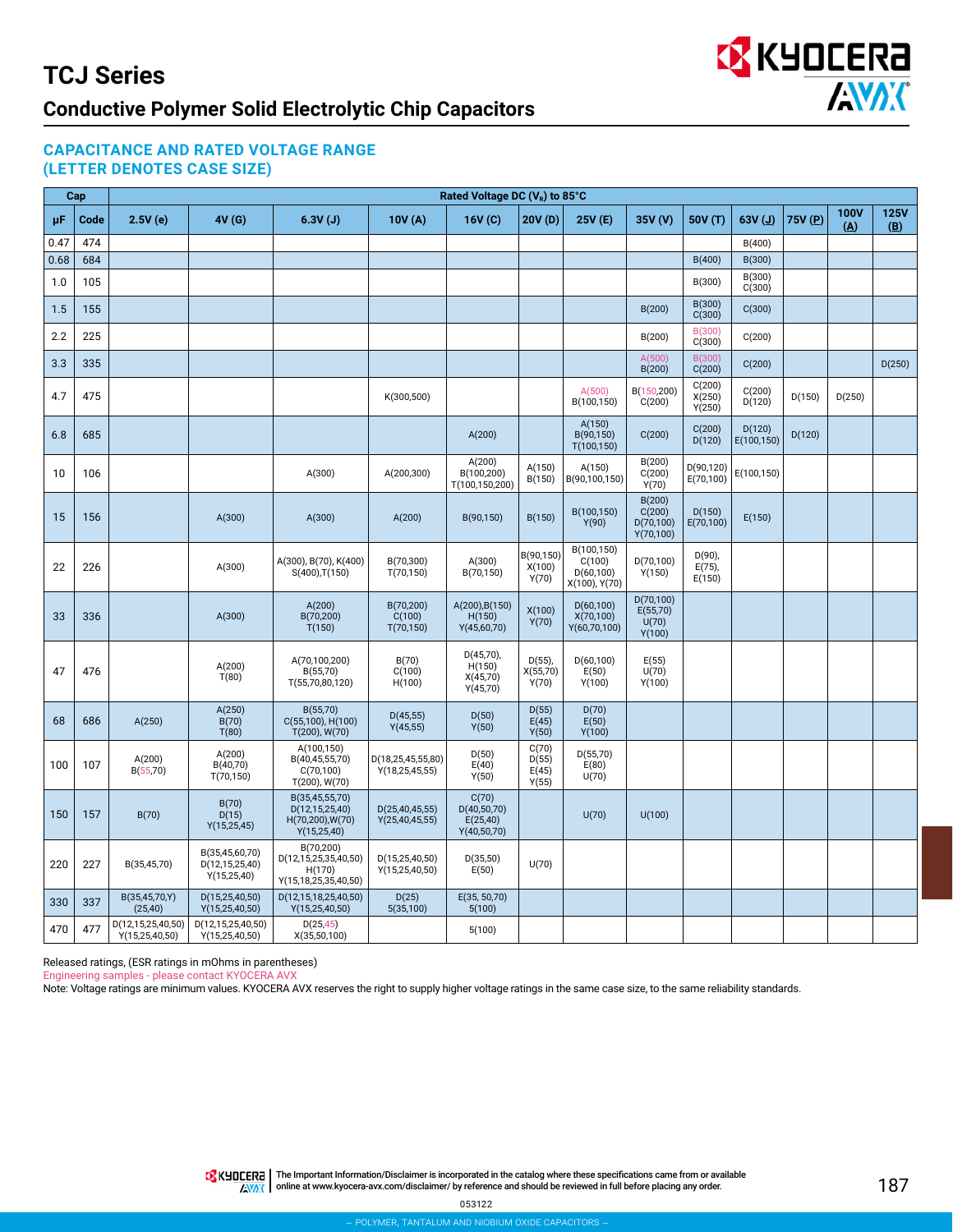# **EX** KYOCERA **AVAK**

### **RATINGS & PART NUMBER REFERENCE**

|                                        | Case         | <b>Capacitance</b> | <b>Rated</b>                     | <b>Maximum</b><br><b>Operating</b> | <b>DCL Max.</b> | DF Max.         | <b>ESR Max.</b>              |                |                | 100kHz RMS Current (mA)  |                                                      | <b>Product</b>                              |            |
|----------------------------------------|--------------|--------------------|----------------------------------|------------------------------------|-----------------|-----------------|------------------------------|----------------|----------------|--------------------------|------------------------------------------------------|---------------------------------------------|------------|
| <b>Part Number</b>                     | <b>Size</b>  | $(\mu F)$          | Voltage<br>(V)                   | <b>Temperature</b><br>(°C)         | $(\mu A)$       | $(\%)$          | @100kHz<br>(m <sub>0</sub> ) | $45^{\circ}$ C | $85^{\circ}$ C | $105^{\circ}$ C          | $125^{\circ}$ C                                      | <b>Category</b>                             | <b>MSL</b> |
|                                        |              |                    |                                  |                                    |                 | 2.5 Volt @ 85°C |                              |                |                |                          |                                                      |                                             |            |
| TCJA686M002#0250E<br>TCJA107M002#0200E | A<br>Α       | 68<br>100          | 2.5<br>2.5                       | 105<br>105                         | 17<br>25        | 6<br>6          | 250<br>200                   | 600<br>700     | 400<br>500     | 300<br>300               | $\qquad \qquad -$<br>$\qquad \qquad -$               | 3<br>3                                      | 3<br>3     |
| TCJB107M002#0055E                      | B            | 100                | 2.5                              | 125                                | 25              | 6               | 55                           | 1500           | 1100           | 700                      | 400                                                  | $\overline{0}$                              | 3          |
| TCJB107M002#0070E                      | B            | 100                | 2.5                              | 125                                | 25              | 6               | 70                           | 1300           | 900            | 600                      | 300                                                  | $\mathbf{1}$                                | 3          |
| TCJB157M002#0070E                      | B            | 150                | 2.5                              | 105                                | 37.5            | 6               | 70                           | 1300           | 900            | 600                      | $\overline{\phantom{a}}$                             | 3                                           | 3          |
| TCJB227M002#0035E                      | B            | $\overline{220}$   | 2.5                              | 105                                | 55              | 8               | 35                           | 1900           | 1300           | 900                      | $\overline{\phantom{0}}$                             | 3                                           | 3          |
| TCJB227M002#0045E                      | B            | 220                | 2.5                              | 105                                | 55              | 8               | 45                           | 1700           | 1200           | 800                      | $\overline{a}$                                       | 3                                           | 3          |
| TCJB227M002#0070E                      | B            | 220                | 2.5                              | 105                                | 55              | 8               | 70<br>35                     | 1300           | 900            | 600<br>900               | ÷,<br>$\overline{a}$                                 | 3                                           | 3          |
| TCJB337M002#0035E<br>TCJB337M002#0045E | $\sf B$<br>B | 330<br>330         | 2.5<br>2.5                       | 105<br>105                         | 82.5<br>82.5    | 8<br>8          | 45                           | 1900<br>1700   | 1300<br>1200   | 800                      | -                                                    | $\sqrt{3}$<br>3                             | 3<br>3     |
| TCJB337M002#0070E                      | B            | 330                | 2.5                              | 105                                | 82.5            | 8               | 70                           | 1300           | 900            | 600                      | $\overline{a}$                                       | 3                                           | 3          |
| TCJY337M002#0025E                      | Υ            | 330                | 2.5                              | 105                                | 82.5            | 6               | 25                           | 2700           | 1900           | 1200                     | $\overline{\phantom{0}}$                             | $\overline{2}$                              | 3          |
| TCJY337M002#0040E                      | Y            | 330                | 2.5                              | 105                                | 82.5            | 6               | 40                           | 2200           | 1500           | 1000                     | $\overline{a}$                                       | 3                                           | 3          |
| TCJD477M002#0012E                      | D            | 470                | 2.5                              | 105                                | 117.5           | 6               | 12                           | 4300           | 3000           | 1900                     | $\overline{\phantom{0}}$                             | $\overline{2}$                              | 3          |
| TCJD477M002#0015E<br>TCJD477M002#0025E | D<br>D       | 470<br>470         | 2.5<br>2.5                       | 105<br>105                         | 117.5<br>117.5  | 6<br>6          | 15<br>25                     | 3900<br>3000   | 2700<br>2100   | 1800<br>1400             | $\overline{\phantom{a}}$<br>$\overline{\phantom{0}}$ | $\overline{2}$<br>$\overline{2}$            | 3<br>3     |
| TCJD477M002#0040E                      | D            | 470                | 2.5                              | 105                                | 117.5           | 6               | 40                           | 2400           | 1700           | 1100                     | $\overline{\phantom{0}}$                             | 3                                           | 3          |
| TCJD477M002#0050E                      | D            | 470                | 2.5                              | 105                                | 117.5           | 6               | 50                           | 2100           | 1500           | 900                      |                                                      | 3                                           | 3          |
| TCJY477M002#0015E                      | Y            | 470                | 2.5                              | 85                                 | 117.5           | 6               | 15                           | 3500           | 2500           | $\overline{\phantom{m}}$ | $\overline{a}$                                       | 5                                           | 3          |
| TCJY477M002#0025E                      | Y            | 470                | 2.5                              | 105                                | 117.5           | 6               | 25                           | 2700           | 1900           | 1200                     | $\overline{\phantom{0}}$                             | 3                                           | 3          |
| TCJY477M002#0040E<br>TCJY477M002#0050E | Y<br>Y       | 470<br>470         | 2.5<br>2.5                       | 105<br>105                         | 117.5<br>117.5  | 6<br>6          | 40<br>50                     | 2200<br>1900   | 1500<br>1300   | 1000<br>900              | $\overline{a}$<br>$\overline{a}$                     | $\sqrt{3}$<br>3                             | 3<br>3     |
|                                        |              |                    |                                  |                                    |                 | 4 Volt @ 85°C   |                              |                |                |                          |                                                      |                                             |            |
| TCJA156M004#0300E                      | Α            | 15                 | 4                                | 125                                | 6               | 6               | 300                          | 600            | 400            | 300                      | 200                                                  | 1                                           | 3          |
| TCJA226M004#0300E                      | A            | $\overline{22}$    | $\overline{4}$                   | 125                                | 8.8             | 6               | 300                          | 600            | 400            | 300                      | 200                                                  | $\mathbf{1}$                                | 3          |
| TCJA336M004#0300E                      | Α            | 33                 | 4                                | 125                                | 13.2            | 6               | 300                          | 600            | 400            | 300                      | 200                                                  | $\mathbf{1}$                                | 3          |
| TCJA476M004#0200E                      | A            | 47                 | $\overline{4}$                   | 105                                | 18.8            | 6               | 200                          | 700            | 500            | 300                      | $\overline{\phantom{m}}$                             | $\mathbf{3}$                                | 3          |
| TCJT476M004#0080E<br>TCJA686M004#0250E | T<br>A       | 47<br>68           | $\overline{4}$<br>$\overline{4}$ | 105<br>105                         | 18.8<br>27.2    | 8<br>6          | 80<br>250                    | 1100<br>600    | 800<br>400     | 500<br>300               | $\qquad \qquad -$<br>$\qquad \qquad -$               | 3<br>3                                      | 3<br>3     |
| TCJB686M004#0070E                      | B            | 68                 | 4                                | 125                                | 27.2            | 6               | 70                           | 1300           | 900            | 600                      | 300                                                  | $\mathbf{1}$                                | 3          |
| TCJT686M004#0080E                      | T            | 68                 | $\overline{4}$                   | 105                                | 27.2            | 8               | 80                           | 1100           | 800            | 500                      | $\overline{a}$                                       | $\mathbf{3}$                                | 3          |
| TCJA107M004#0200E                      | Α            | 100                | 4                                | 105                                | 40              | 6               | 200                          | 700            | 500            | 300                      | $\overline{\phantom{0}}$                             | 3                                           | 3          |
| TCJB107M004#0040E                      | $\sf B$      | 100                | $\overline{4}$                   | 105                                | 40              | 8               | 40                           | 1800           | 1300           | 800                      | $\overline{\phantom{a}}$                             | 3                                           | 3          |
| TCJB107M004#0070E                      | B<br>T       | 100<br>100         | 4<br>$\overline{4}$              | 125                                | 40<br>40        | 8               | 70<br>70                     | 1300<br>1200   | 900            | 600                      | 300                                                  | $\mathsf 0$                                 | 3          |
| TCJT107M004#0070E<br>TCJT107M004#0150E | $\mathsf{T}$ | 100                | $\overline{4}$                   | 105<br>105                         | 40              | 8<br>8          | 150                          | 800            | 800<br>600     | 500<br>400               | -<br>$\overline{\phantom{0}}$                        | 3<br>3                                      | 3<br>3     |
| TCJB157M004#0070E                      | B            | 150                | $\overline{4}$                   | 105                                | 60              | 6               | 70                           | 1300           | 900            | 600                      |                                                      | 3                                           | 3          |
| TCJD157M004#0015E                      | D            | 150                | 4                                | 105                                | 60              | 6               | 15                           | 3900           | 2700           | 1800                     | $\overline{a}$                                       | $\overline{2}$                              | 3          |
| TCJY157M004#0015E                      | Y            | 150                | $\overline{4}$                   | 105                                | 60              | 6               | 15                           | 3500           | 2500           | 1600                     | $\overline{\phantom{a}}$                             | $\overline{2}$                              | 3          |
| TCJY157M004#0025E                      | Y            | 150                | $\overline{4}$                   | 105                                | 60              | 6               | 25                           | 2700           | 1900           | 1200                     | $\overline{\phantom{0}}$                             | $\overline{2}$                              | 3          |
| TCJY157M004#0045E<br>TCJB227M004#0035E | Y<br>B       | 150<br>220         | $\overline{4}$<br>4              | 105<br>105                         | 60<br>88        | 6<br>10         | 45<br>35                     | 2000<br>1900   | 1400<br>1300   | 900<br>900               | $\qquad \qquad -$<br>$\overline{\phantom{0}}$        | 3<br>3                                      | 3<br>3     |
| TCJB227M004#0045E                      | B            | $\overline{220}$   | $\overline{4}$                   | 105                                | 88              | 10              | 45                           | 1700           | 1200           | 800                      | $\overline{a}$                                       | 3                                           | 3          |
| TCJB227M004#0060E                      | B            | 220                | 4                                | 105                                | 88              | 10              | 60                           | 1400           | 1000           | 600                      | $\overline{\phantom{0}}$                             | 3                                           | 3          |
| TCJB227M004#0070E                      | B            | 220                | $\overline{4}$                   | 105                                | 88              | 10              | 70                           | 1300           | 900            | 600                      | $\overline{a}$                                       | 3                                           | 3          |
| TCJD227M004#0012E                      | D            | 220                | $\overline{4}$                   | 105                                | 88              | 6               | 12                           | 4300           | 3000           | 1900                     | $\overline{\phantom{0}}$                             | $\overline{2}$                              | 3          |
| TCJD227M004#0015E<br>TCJD227M004#0025E | D<br>D       | 220<br>220         | $\overline{4}$<br>4              | 105<br>105                         | 88<br>88        | 6<br>6          | 15<br>25                     | 3900<br>3000   | 2700<br>2100   | 1800<br>1400             | $\qquad \qquad -$<br>$\overline{\phantom{0}}$        | $\overline{2}$<br>$\overline{2}$            | 3<br>3     |
| TCJD227M004#0040E                      | D            | 220                | $\overline{4}$                   | 105                                | 88              | 6               | 40                           | 2400           | 1700           | 1100                     |                                                      | $\overline{2}$                              | 3          |
| TCJY227M004#0015E                      | Y            | 220                | 4                                | 105                                | 88              | 6               | 15                           | 3500           | 2500           | 1600                     | $\overline{\phantom{0}}$                             | $\overline{2}$                              | 3          |
| TCJY227M004#0025E                      | Y            | 220                | $\overline{4}$                   | 105                                | 88              | 6               | 25                           | 2700           | 1900           | 1200                     | $\overline{\phantom{a}}$                             | $\overline{2}$                              | 3          |
| TCJY227M004#0040E                      | Y            | 220                | $\overline{4}$                   | 105                                | 88              | 6               | 40                           | 2200           | 1500           | 1000                     | $\overline{\phantom{0}}$                             | 3                                           | 3          |
| TCJD337M004#0015E                      | D            | 330                | $\overline{4}$                   | 105                                | 132             | 6               | 15                           | 3900           | 2700           | 1800                     | $\qquad \qquad -$                                    | $\overline{2}$                              | 3          |
| TCJD337M004#0025E<br>TCJD337M004#0040E | D<br>D       | 330<br>330         | 4<br>$\overline{4}$              | 105<br>105                         | 132<br>132      | 6<br>6          | 25<br>40                     | 3000<br>2400   | 2100<br>1700   | 1400<br>1100             | $\qquad \qquad -$<br>$\overline{a}$                  | $\overline{2}$<br>$\ensuremath{\mathsf{3}}$ | 3<br>3     |
| TCJD337M004#0050E                      | D            | 330                | 4                                | 105                                | 132             | 6               | 50                           | 2100           | 1500           | 900                      | $\overline{\phantom{0}}$                             | 3                                           | 3          |
| TCJY337M004#0015E                      | Y            | 330                | $\overline{\mathbf{4}}$          | 85                                 | 132             | 6               | 15                           | 3500           | 2500           | $\overline{\phantom{a}}$ | $\qquad \qquad -$                                    | $\sqrt{5}$                                  | 3          |
| TCJY337M004#0025E                      | Y            | 330                | 4                                | 105                                | 132             | 6               | 25                           | 2700           | 1900           | 1200                     | $\overline{\phantom{0}}$                             | 3                                           | 3          |
| TCJY337M004#0040E                      | Υ            | 330                | $\overline{4}$                   | 105                                | 132             | 6               | 40                           | 2200           | 1500           | 1000                     | -                                                    | 3                                           | 3          |
| TCJY337M004#0050E                      | Y            | 330                | 4                                | 105                                | 132             | 6               | 50                           | 1900           | 1300           | 900                      | $\overline{\phantom{0}}$                             | 3                                           | 3          |
| TCJD477M004#0012E<br>TCJD477M004#0015E | D<br>D       | 470<br>470         | $\overline{4}$<br>4              | 105<br>105                         | 188<br>188      | 6<br>6          | 12<br>15                     | 4300<br>3900   | 3000<br>2700   | 1900<br>1800             | $\overline{a}$<br>L,                                 | $\overline{2}$<br>$\overline{2}$            | 3<br>3     |
| TCJD477M004#0025E                      | D            | 470                | $\overline{4}$                   | 105                                | 188             | 6               | 25                           | 3000           | 2100           | 1400                     | $\overline{\phantom{a}}$                             | $\overline{2}$                              | 3          |
| TCJD477M004#0040E                      | D            | 470                | 4                                | 105                                | 188             | 6               | 40                           | 2400           | 1700           | 1100                     | $\overline{\phantom{0}}$                             | $\overline{2}$                              | 3          |
| TCJD477M004#0050E                      | D            | 470                | $\overline{4}$                   | 105                                | 188             | 6               | 50                           | 2100           | 1500           | 900                      | $\qquad \qquad -$                                    | $\overline{2}$                              | 3          |
| TCJY477M004#0015E                      | Y            | 470                | 4                                | 85                                 | 188             | 6               | 15                           | 3500           | 2500           | $\overline{\phantom{a}}$ | $\overline{\phantom{0}}$                             | 5                                           | 3          |
| TCJY477M004#0025E<br>TCJY477M004#0040E | Y<br>Y       | 470<br>470         | $\overline{4}$<br>4              | 105<br>105                         | 188<br>188      | 6<br>6          | 25<br>40                     | 2700<br>2200   | 1900<br>1500   | 1200<br>1000             | $\overline{a}$<br>$\overline{\phantom{0}}$           | $\sqrt{3}$<br>3                             | 3<br>3     |
| TCJY477M004#0050E                      | Y            | 470                | $\overline{4}$                   | 105                                | 188             | 6               | 50                           | 1900           | 1300           | 900                      | $\overline{\phantom{a}}$                             | 3                                           | 3          |
|                                        |              |                    |                                  |                                    |                 |                 |                              |                |                |                          |                                                      |                                             |            |

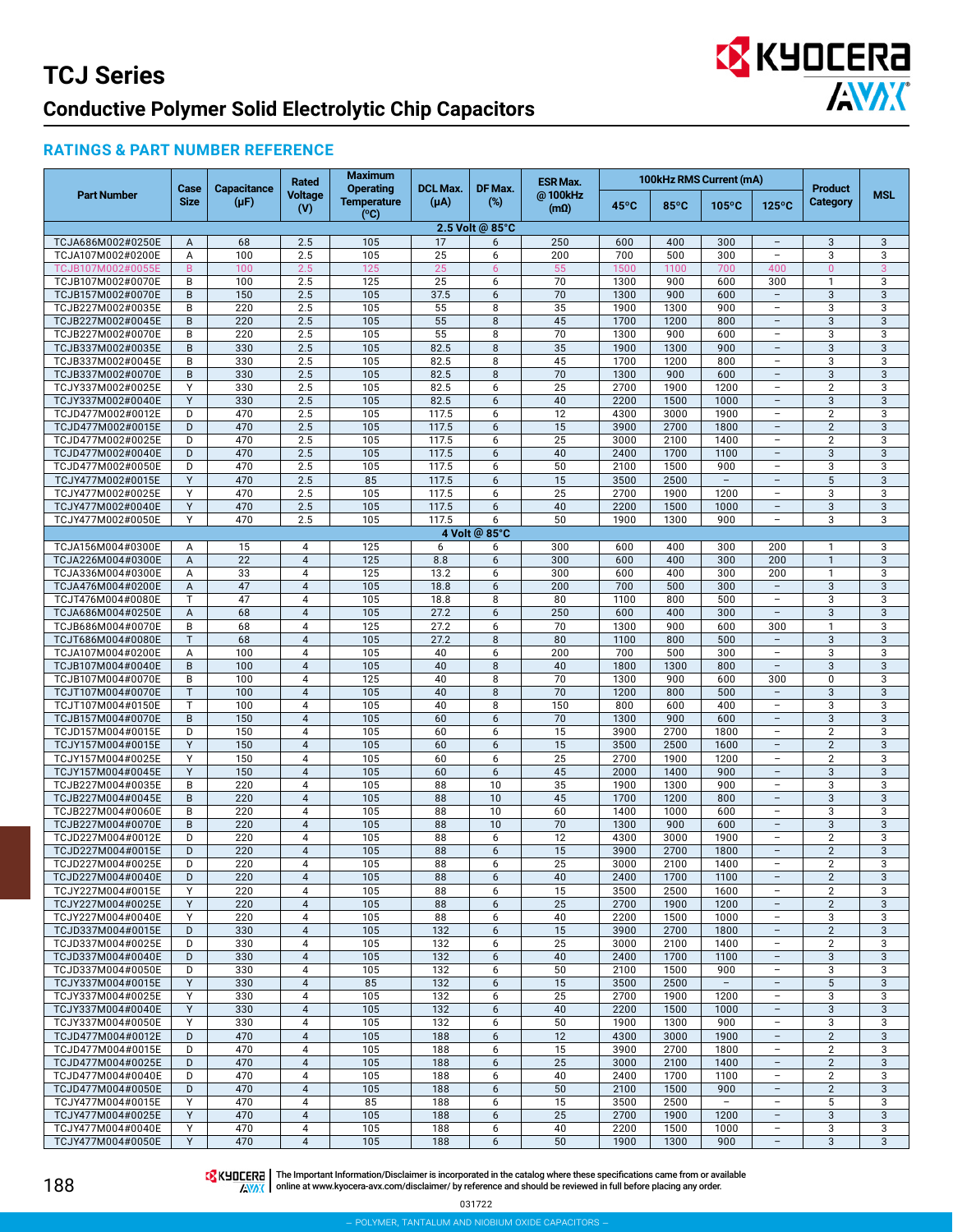## **EX KYOCERA ANDIC**

#### **RATINGS & PART NUMBER REFERENCE**

|                                        | Case         | <b>Capacitance</b> | <b>Rated</b>   | <b>Maximum</b><br><b>Operating</b> | <b>DCL Max.</b> | DF Max.         | <b>ESR Max.</b>              |              |              | 100kHz RMS Current (mA)  |                                                      | <b>Product</b>                 |                   |
|----------------------------------------|--------------|--------------------|----------------|------------------------------------|-----------------|-----------------|------------------------------|--------------|--------------|--------------------------|------------------------------------------------------|--------------------------------|-------------------|
| <b>Part Number</b>                     | <b>Size</b>  | $(\mu F)$          | Voltage<br>(V) | <b>Temperature</b><br>(°C)         | $(\mu A)$       | $(\%)$          | @100kHz<br>(m <sub>0</sub> ) | 45°C         | 85°C         | $105^{\circ}$ C          | $125^{\circ}$ C                                      | Category                       | <b>MSL</b>        |
|                                        |              |                    |                |                                    |                 | 6.3 Volt @ 85°C |                              |              |              |                          |                                                      |                                |                   |
| TCJA106M006#0300E<br>TCJA156M006#0300E | A            | 10<br>15           | 6.3<br>6.3     | 125<br>125                         | 6<br>9          | 6<br>6          | 300<br>300                   | 600<br>600   | 400<br>400   | 300<br>300               | 200<br>200                                           | $\mathbf{1}$<br>$\mathbf{1}$   | 3<br>3            |
| TCJA226M006#0300E                      | Α<br>A       | 22                 | 6.3            | 125                                | 13.2            | 6               | 300                          | 600          | 400          | 300                      | 200                                                  | $\mathbf{1}$                   | $\sqrt{3}$        |
| TCJB226M006#0070E                      | B            | 22                 | 6.3            | 125                                | 13.2            | 6               | 70                           | 1300         | 900          | 600                      | 300                                                  | 0                              | 3                 |
| TCJK226M006#0400E                      | K            | 22                 | 6.3            | 105                                | 13.2            | 8               | 400                          | 500          | 400          | 200                      | $\overline{\phantom{a}}$                             | $\mathbf{3}$                   | 3                 |
| TCJS226M006#0400E                      | S            | 22                 | 6.3            | 105                                | 13.2            | 8               | 400                          | 500          | 400          | 200                      | $\overline{\phantom{0}}$                             | 3                              | 3                 |
| TCJT226M006#0150E                      | $\mathsf{T}$ | 22                 | 6.3            | 105                                | 13.2            | 6               | 150                          | 800          | 600          | 400                      | $\equiv$                                             | $\mathbf{3}$                   | 3                 |
| TCJA336M006#0200E                      | Α            | 33                 | 6.3            | 105                                | 19.8            | 6               | 200                          | 700          | 500          | 300                      | $\overline{\phantom{a}}$                             | 3                              | 3                 |
| TCJB336M006#0070E<br>TCJB336M006#0200E | $\sf B$<br>B | 33<br>33           | 6.3<br>6.3     | 125<br>125                         | 19.8<br>19.8    | 6<br>6          | 70<br>200                    | 1300<br>800  | 900<br>600   | 600<br>400               | 300<br>200                                           | $\pmb{0}$<br>0                 | $\mathbf{3}$<br>3 |
| TCJT336M006#0150E                      | Т            | 33                 | 6.3            | 105                                | 19.8            | 8               | 150                          | 800          | 600          | 400                      | $\overline{\phantom{a}}$                             | $\mathbf{3}$                   | $\mathbf{3}$      |
| TCJA476M006#0070E                      | Α            | 47                 | 6.3            | 105                                | 28.2            | 6               | 70                           | 1200         | 800          | 500                      | $\overline{\phantom{0}}$                             | 3                              | 3                 |
| TCJA476M006#0100E                      | A            | 47                 | 6.3            | 105                                | 28.2            | 6               | 100                          | 1000         | 700          | 500                      | $\equiv$                                             | $\mathbf{3}$                   | 3                 |
| TCJA476M006#0200E                      | Α            | 47                 | 6.3            | 105                                | 28.2            | 6               | 200                          | 700          | 500          | 300                      | $\qquad \qquad -$                                    | 3                              | 3                 |
| TCJB476M006#0055E<br>TCJB476M006#0070E | $\sf B$<br>B | 47<br>47           | 6.3<br>6.3     | 105<br>125                         | 28.2<br>28.2    | 6<br>6          | 55<br>70                     | 1500<br>1300 | 1100<br>900  | 700<br>600               | $\overline{\phantom{a}}$<br>300                      | $\overline{2}$<br>$\mathbf{1}$ | 3<br>3            |
| TCJT476M006#0055E                      | $\mathsf{T}$ | 47                 | 6.3            | 105                                | 28.2            | 8               | 55                           | 1300         | 900          | 600                      | $\overline{\phantom{a}}$                             | $\ensuremath{\mathsf{3}}$      | 3                 |
| TCJT476M006#0070E                      | T            | 47                 | 6.3            | 105                                | 28.2            | 8               | 70                           | 1200         | 800          | 500                      | $\overline{\phantom{0}}$                             | 3                              | 3                 |
| TCJT476M006#0080E                      | $\mathsf{T}$ | 47                 | 6.3            | 105                                | 28.2            | 8               | 80                           | 1100         | 800          | 500                      | $\overline{\phantom{a}}$                             | $\mathbf{3}$                   | 3                 |
| TCJT476M006#0120E                      | T            | 47                 | 6.3            | 105                                | 28.2            | 8               | 120                          | 900          | 600          | 400                      | $\overline{\phantom{a}}$                             | 3                              | 3                 |
| TCJB686M006#0055E                      | $\sf B$      | 68                 | 6.3            | 125                                | 40.8            | 8               | 55                           | 1500         | 1100         | 700                      | 400                                                  | $\mathbf{1}$                   | $\mathbf{3}$      |
| TCJB686M006#0070E<br>TCJC686M006#0055E | B<br>C       | 68<br>68           | 6.3<br>6.3     | 125<br>125                         | 40.8<br>40.8    | 8<br>6          | 70<br>55                     | 1300<br>1800 | 900<br>1300  | 600<br>800               | 300<br>500                                           | $\mathbf{1}$<br>$\mathbf{1}$   | 3<br>$\mathbf{3}$ |
| TCJC686M006#0100E                      | C            | 68                 | 6.3            | 125                                | 40.8            | 6               | 100                          | 1300         | 900          | 600                      | 300                                                  | $\mathbf{1}$                   | 3                 |
| TCJH686M006#0100E                      | H            | 68                 | 6.3            | 105                                | 40.8            | 6               | 100                          | 1000         | 700          | 500                      | $\overline{\phantom{a}}$                             | $\mathbf{3}$                   | 3                 |
| TCJT686M006#0200E                      | T            | 68                 | 6.3            | 105                                | 40.8            | 8               | 200                          | 700          | 500          | 300                      | $\overline{\phantom{a}}$                             | 3                              | 3                 |
| TCJW686M006#0070E                      | W            | 68                 | 6.3            | 125                                | 40.8            | 8               | 70                           | 1400         | 1000         | 600                      | 400                                                  | $\mathbf{1}$                   | $\sqrt{3}$        |
| TCJA107M006#0100E                      | Α            | 100                | 6.3            | 105                                | 60              | 10              | 100                          | 1000         | 700          | 500                      | $\overline{\phantom{a}}$                             | 3                              | 3                 |
| TCJA107M006#0150E<br>TCJB107M006#0040E | A<br>B       | 100<br>100         | 6.3<br>6.3     | 105<br>105                         | 60<br>60        | 10<br>10        | 150<br>40                    | 800<br>1800  | 600<br>1300  | 400<br>800               | $\qquad \qquad -$<br>-                               | $\mathbf{3}$<br>3              | 3<br>3            |
| TCJB107M006#0045E                      | B            | 100                | 6.3            | 105                                | 60              | 10              | 45                           | 1700         | 1200         | 800                      | $\equiv$                                             | $\mathbf{3}$                   | 3                 |
| TCJB107M006#0055E                      | B            | 100                | 6.3            | 105                                | 60              | 10              | 55                           | 1500         | 1100         | 700                      | ÷                                                    | 3                              | 3                 |
| TCJB107M006#0070E                      | $\sf B$      | 100                | 6.3            | 105                                | 60              | 10 <sup>1</sup> | 70                           | 1300         | 900          | 600                      | $\overline{\phantom{a}}$                             | $\mathbf{3}$                   | 3                 |
| TCJC107M006#0070E                      | C            | 100                | 6.3            | 105                                | 60              | 6               | 70                           | 1600         | 1100         | 700                      | $\qquad \qquad -$                                    | 3                              | 3                 |
| TCJC107M006#0100E                      | C<br>T       | 100                | 6.3            | 105                                | 60              | 6<br>10         | 100                          | 1300         | 900          | 600                      | $\overline{\phantom{a}}$<br>$\overline{\phantom{0}}$ | 3                              | $\mathbf{3}$      |
| TCJT107M006#0200E<br>TCJW107M006#0070E | W            | 100<br>100         | 6.3<br>6.3     | 105<br>105                         | 60<br>60        | 6               | 200<br>70                    | 700<br>1400  | 500<br>1000  | 300<br>600               | $\overline{\phantom{a}}$                             | 3<br>3                         | 3<br>3            |
| TCJB157M006#0035E                      | B            | 150                | 6.3            | 105                                | 90              | 10              | 35                           | 1900         | 1300         | 900                      | $\qquad \qquad -$                                    | 3                              | 3                 |
| TCJB157M006#0045E                      | $\sf B$      | 150                | 6.3            | 105                                | 90              | 10              | 45                           | 1700         | 1200         | 800                      | $\overline{\phantom{a}}$                             | $\mathbf{3}$                   | 3                 |
| TCJB157M006#0055E                      | B            | 150                | 6.3            | 105                                | 90              | 10              | 55                           | 1500         | 1100         | 700                      | $\overline{\phantom{0}}$                             | 3                              | 3                 |
| TCJB157M006#0070E                      | B            | 150                | 6.3            | 105                                | 90              | 10              | 70                           | 1300         | 900          | 600                      | $\overline{\phantom{a}}$                             | 3                              | 3                 |
| TCJD157M006#0012E<br>TCJD157M006#0015E | D<br>D       | 150<br>150         | 6.3<br>6.3     | 105<br>105                         | 90<br>90        | 6<br>6          | 12<br>15                     | 4300<br>3900 | 3000<br>2700 | 1900<br>1800             | $\overline{\phantom{a}}$                             | $\sqrt{2}$<br>$\overline{2}$   | 3<br>3            |
| TCJD157M006#0025E                      | D            | 150                | 6.3            | 105                                | 90              | 6               | 25                           | 3000         | 2100         | 1400                     | $\overline{\phantom{a}}$                             | $\overline{2}$                 | 3                 |
| TCJD157M006#0040E                      | D            | 150                | 6.3            | 105                                | 90              | 6               | 40                           | 2400         | 1700         | 1100                     | $\overline{\phantom{a}}$                             | $\overline{2}$                 | $\mathbf{3}$      |
| TCJH157M006#0070E                      | н            | 150                | 6.3            | 105                                | 90              | 6               | 70                           | 1200         | 800          | 500                      | $\overline{\phantom{a}}$                             | 3                              | 3                 |
| TCJH157M006#0200E                      | H            | 150                | 6.3            | 105                                | 90              | 6               | 200                          | 700          | 500          | 300                      | $\overline{\phantom{a}}$                             | 3                              | 3                 |
| TCJW157M006#0070E                      | W            | 150                | 6.3            | 105                                | 90              | 6               | 70                           | 1400         | 1000         | 600                      | $\overline{\phantom{0}}$                             | 3                              | 3                 |
| TCJY157M006#0015E<br>TCJY157M006#0025E | Y<br>Υ       | 150<br>150         | 6.3<br>6.3     | 105<br>105                         | 90<br>90        | 6<br>6          | 15<br>25                     | 3500<br>2700 | 2500<br>1900 | 1600<br>1200             | $\overline{\phantom{a}}$<br>$\overline{\phantom{a}}$ | $\overline{2}$<br>2            | 3<br>3            |
| TCJY157M006#0040E                      | Y            | 150                | 6.3            | 105                                | 90              | 6               | 40                           | 2200         | 1500         | 1000                     | $\overline{\phantom{a}}$                             | $\ensuremath{\mathsf{3}}$      | 3                 |
| TCJB227M006#0070E                      | B            | 220                | 6.3            | 105                                | 132             | 10              | 70                           | 1300         | 900          | 600                      | $\qquad \qquad -$                                    | 3                              | 3                 |
| TCJB227M006#0200E                      | B            | 220                | 6.3            | 105                                | 132             | 10              | 200                          | 800          | 600          | 400                      | $\overline{\phantom{a}}$                             | 3                              | 3                 |
| TCJD227M006#0012E                      | D            | 220                | 6.3            | 105                                | 132             | 6               | 12                           | 4300         | 3000         | 1900                     | $\overline{\phantom{0}}$                             | $\overline{2}$                 | 3                 |
| TCJD227M006#0015E                      | D            | 220                | 6.3            | 105                                | 132             | 6               | 15                           | 3900         | 2700         | 1800                     | $\overline{\phantom{a}}$                             | $\overline{2}$                 | 3                 |
| TCJD227M006#0025E<br>TCJD227M006#0035E | D<br>D       | 220<br>220         | 6.3<br>6.3     | 105<br>105                         | 132<br>132      | 6<br>6          | 25<br>35                     | 3000<br>2500 | 2100<br>1800 | 1400<br>1100             | $\overline{\phantom{a}}$<br>$\qquad \qquad -$        | 2<br>$\mathbf{3}$              | 3<br>3            |
| TCJD227M006#0040E                      | D            | 220                | 6.3            | 105                                | 132             | 6               | 40                           | 2400         | 1700         | 1100                     | $\overline{\phantom{a}}$                             | 3                              | 3                 |
| TCJD227M006#0050E                      | D            | 220                | 6.3            | 105                                | 132             | 6               | 50                           | 2100         | 1500         | 900                      | $\qquad \qquad -$                                    | 3                              | 3                 |
| TCJH227M006#0170E                      | н            | 220                | 6.3            | 105                                | 132             | 10              | 170                          | 800          | 600          | 400                      | $\qquad \qquad -$                                    | 3                              | 3                 |
| TCJY227M006#0015E                      | Y            | 220                | 6.3            | 85                                 | 132             | 6               | 15                           | 3500         | 2500         | $\overline{\phantom{a}}$ | $\equiv$                                             | $5\phantom{.0}$                | 3                 |
| TCJY227M006#0018E                      | Υ            | 220                | 6.3            | 105                                | 132             | 6               | 18                           | 3200         | 2200         | 1400                     | $\overline{\phantom{0}}$                             | 3                              | 3                 |
| TCJY227M006#0025E<br>TCJY227M006#0035E | Y<br>Υ       | 220<br>220         | 6.3<br>6.3     | 105<br>105                         | 132<br>132      | 6<br>6          | 25<br>35                     | 2700<br>2300 | 1900<br>1600 | 1200<br>1000             | $\overline{\phantom{a}}$<br>$\overline{\phantom{0}}$ | $\overline{2}$<br>2            | 3<br>3            |
| TCJY227M006#0040E                      | Y            | 220                | 6.3            | 105                                | 132             | 6               | 40                           | 2200         | 1500         | 1000                     | $\qquad \qquad -$                                    | $\overline{2}$                 | 3                 |
| TCJY227M006#0050E                      | Y            | 220                | 6.3            | 105                                | 132             | 6               | 50                           | 1900         | 1300         | 900                      | $\overline{\phantom{0}}$                             | $\overline{2}$                 | 3                 |
| TCJD337M006#0012E                      | D            | 330                | 6.3            | 105                                | 198             | 6               | 12                           | 4300         | 3000         | 1900                     | $\overline{\phantom{a}}$                             | 3                              | 3                 |
| TCJD337M006#0015E                      | D            | 330                | 6.3            | 105                                | 198             | 6               | 15                           | 3900         | 2700         | 1800                     | $\overline{\phantom{a}}$                             | 3                              | 3                 |
| TCJD337M006#0018E                      | D            | 330                | 6.3            | 105                                | 198             | 6               | 18                           | 3500         | 2500         | 1600                     | $\overline{\phantom{a}}$                             | 3                              | 3                 |

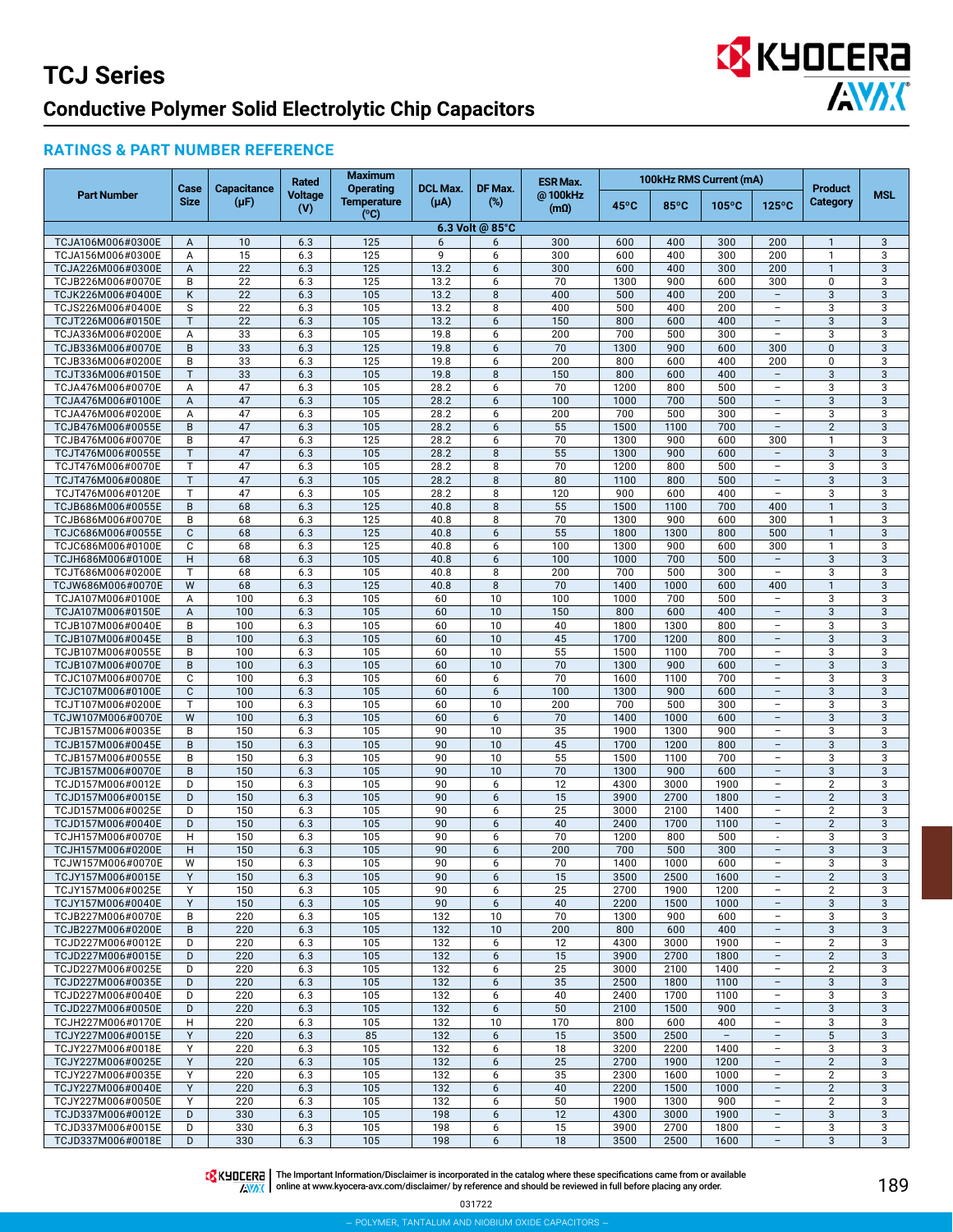

#### **RATINGS & PART NUMBER REFERENCE**

|                                        |                     |                          | Rated           | <b>Maximum</b>                                 |                              |                   | <b>ESR Max.</b>        |                | 100kHz RMS Current (mA) |                                 |                                                      | <b>Product</b>              |              |
|----------------------------------------|---------------------|--------------------------|-----------------|------------------------------------------------|------------------------------|-------------------|------------------------|----------------|-------------------------|---------------------------------|------------------------------------------------------|-----------------------------|--------------|
| <b>Part Number</b>                     | Case<br><b>Size</b> | Capacitance<br>$(\mu F)$ | Voltage<br>(V)  | <b>Operating</b><br><b>Temperature</b><br>(°C) | <b>DCL Max.</b><br>$(\mu A)$ | DF Max.<br>$(\%)$ | @100kHz<br>$(m\Omega)$ | $45^{\circ}$ C | $85^{\circ}$ C          | $105^{\circ}$ C                 | $125^{\circ}$ C                                      | Category                    | <b>MSL</b>   |
| TCJD337M006#0025E                      | D                   | 330                      | 6.3             | 105                                            | 198                          | 6                 | 25                     | 3000           | 2100                    | 1400                            | $\qquad \qquad -$                                    | 3                           | 3            |
| TCJD337M006#0040E                      | D                   | 330                      | 6.3             | 105                                            | 198                          | 6                 | 40                     | 2400           | 1700                    | 1100                            | $\overline{\phantom{0}}$                             | $\overline{2}$              | 3            |
| TCJD337M006#0050E                      | D                   | 330                      | 6.3             | 105                                            | 198                          | 6                 | 50                     | 2100           | 1500                    | 900                             | $\overline{\phantom{0}}$                             | $\overline{2}$              | 3            |
| TCJY337M006#0015E<br>TCJY337M006#0025E | Y<br>Y              | 330                      | 6.3             | 85                                             | 198                          | 12                | 15                     | 3500           | 2500                    | $-$                             | $\overline{\phantom{a}}$                             | 5                           | 3<br>3       |
| TCJY337M006#0040E                      | Υ                   | 330<br>330               | 6.3<br>6.3      | 105<br>105                                     | 198<br>198                   | 10<br>12          | 25<br>40               | 2700<br>2200   | 1900<br>1500            | 1200<br>1000                    | $\overline{a}$<br>$\qquad \qquad -$                  | 3<br>3                      | 3            |
| TCJY337M006#0050E                      | Y                   | 330                      | 6.3             | 105                                            | 198                          | 12                | 50                     | 1900           | 1300                    | 900                             | $\overline{\phantom{0}}$                             | 3                           | 3            |
| TCJD477M006#0025E                      | D                   | 470                      | 6.3             | 105                                            | 282                          | 6                 | 25                     | 3000           | 2100                    | 1400                            | $\overline{a}$                                       | $\overline{2}$              | 3            |
| TCJD477M006#0045E                      | D                   | 470                      | 6.3             | 105                                            | 282                          | 6                 | 45                     | 2200           | 1500                    | 1000                            |                                                      | $\overline{2}$              | 3            |
| TCJX477M006#0035E                      | X                   | 470                      | 6.3             | 105                                            | 282                          | 6                 | 35                     | 2200           | 1500                    | 1000                            | $\overline{\phantom{a}}$                             | $\sqrt{3}$                  | 3            |
| TCJX477M006#0050E                      | X                   | 470                      | 6.3             | 105                                            | 282                          | 6                 | 50                     | 1900           | 1300                    | 900                             | $\overline{\phantom{a}}$                             | 3                           | 3            |
| TCJX477M006#0100E                      | X                   | 470                      | 6.3             | 105                                            | 282                          | 6                 | 100                    | 1300           | 900                     | 600                             | $\overline{a}$                                       | 3                           | 3            |
|                                        |                     |                          |                 |                                                |                              | 10 Volt @ 85°C    |                        |                |                         |                                 |                                                      |                             |              |
| TCJK475M010#0300E                      | K                   | 4.7                      | 10              | 105                                            | 4.7                          | 6                 | 300                    | 500            | 400                     | 200                             | $\qquad \qquad -$                                    | 3                           | 3            |
| TCJK475M010#0500E                      | K                   | 4.7                      | 10              | 105                                            | 4.7                          | 6                 | 500                    | 400            | 300                     | 200                             | $\overline{\phantom{0}}$                             | 3                           | 3            |
| TCJA106M010#0200E                      | A                   | 10                       | 10              | 125                                            | 10                           | 6                 | 200                    | 700            | 500                     | 300                             | 200                                                  | $\mathbf{1}$                | 3            |
| TCJA106M010#0300E                      | Α                   | 10                       | $\overline{10}$ | 125                                            | 10                           | 6                 | 300                    | 600            | 400                     | 300                             | 200                                                  | $\mathbf{1}$                | 3            |
| TCJA156M010#0200E<br>TCJB226M010#0070E | A<br>B              | 15<br>22                 | 10<br>10        | 125<br>125                                     | 15<br>22                     | 6<br>6            | 200<br>70              | 700<br>1300    | 500<br>900              | 300<br>600                      | 200<br>300                                           | $\mathbf{1}$<br>0           | 3<br>3       |
| TCJB226M010#0300E                      | B                   | 22                       | 10              | 125                                            | $\overline{22}$              | 6                 | 300                    | 600            | 400                     | 300                             | 200                                                  | $\mathbf{0}$                | 3            |
| TCJT226M010#0070E                      | T                   | 22                       | 10              | 105                                            | 22                           | 6                 | 70                     | 1200           | 800                     | 500                             |                                                      | 3                           | 3            |
| TCJT226M010#0150E                      | T                   | 22                       | 10              | 105                                            | 22                           | 6                 | 150                    | 800            | 600                     | 400                             | $\equiv$                                             | 3                           | 3            |
| TCJB336M010#0070E                      | B                   | 33                       | 10              | 125                                            | 33                           | 6                 | 70                     | 1300           | 900                     | 600                             | 300                                                  | $\mathbf 0$                 | 3            |
| TCJB336M010#0200E                      | $\sf B$             | 33                       | 10              | 125                                            | 33                           | 6                 | 200                    | 800            | 600                     | 400                             | 200                                                  | $\mathbf{0}$                | 3            |
| TCJC336M010#0100E                      | C                   | 33                       | 10              | 125                                            | 33                           | 6                 | 100                    | 1300           | 900                     | 600                             | 300                                                  | $\mathbf{1}$                | 3            |
| TCJT336M010#0070E                      | T                   | 33                       | 10              | 105                                            | 33                           | 6                 | 70                     | 1200           | 800                     | 500                             | $\overline{a}$                                       | 3                           | 3            |
| TCJT336M010#0150E                      | T                   | 33                       | 10              | 105                                            | 33                           | 6                 | 150                    | 800            | 600                     | 400                             | $\overline{\phantom{0}}$                             | 3                           | 3            |
| TCJB476M010#0070E                      | B                   | 47                       | 10              | 105                                            | 47                           | 6                 | 70                     | 1300           | 900                     | 600                             | $\overline{\phantom{a}}$                             | 3                           | 3            |
| TCJC476M010#0100E                      | $\mathbb C$         | 47                       | 10              | 125                                            | 47                           | 6                 | 100                    | 1300           | 900                     | 600                             | 300                                                  | $\mathbf{1}$                | 3            |
| TCJH476M010#0100E                      | H                   | 47                       | 10              | 105                                            | 47                           | 6                 | 100                    | 1000           | 700                     | 500                             | $\overline{\phantom{a}}$                             | 3                           | 3            |
| TCJD686M010#0045E<br>TCJD686M010#0055E | D<br>D              | 68<br>68                 | 10<br>10        | 125<br>125                                     | 68<br>68                     | 6<br>6            | 45<br>55               | 2200<br>2000   | 1500<br>1400            | 1000<br>900                     | 600<br>500                                           | $\mathbf 0$<br>$\mathbf{0}$ | 3<br>3       |
| TCJY686M010#0045E                      | Y                   | 68                       | 10              | 105                                            | 68                           | 6                 | 45                     | 2000           | 1400                    | 900                             | $\overline{\phantom{0}}$                             | 3                           | 3            |
| TCJY686M010#0055E                      | Y                   | 68                       | 10              | 105                                            | 68                           | 6                 | 55                     | 1800           | 1300                    | 800                             | $\equiv$                                             | 3                           | 3            |
| TCJD107M010#0018E                      | D                   | 100                      | 10              | 105                                            | 100                          | 6                 | 18                     | 3500           | 2500                    | 1600                            | $\overline{\phantom{a}}$                             | 2                           | 3            |
| TCJD107M010#0025E                      | D                   | 100                      | 10              | 105                                            | 100                          | 6                 | 25                     | 3000           | 2100                    | 1400                            | $\qquad \qquad -$                                    | $\overline{2}$              | 3            |
| TCJD107M010#0045E                      | D                   | 100                      | 10              | 105                                            | 100                          | 6                 | 45                     | 2200           | 1500                    | 1000                            | $\overline{\phantom{a}}$                             | 3                           | 3            |
| TCJD107M010#0055E                      | D                   | 100                      | 10              | 105                                            | 100                          | 6                 | 55                     | 2000           | 1400                    | 900                             |                                                      | 3                           | 3            |
| TCJD107M010#0080E                      | D                   | 100                      | 10              | 105                                            | 100                          | 6                 | 80                     | 1700           | 1200                    | 800                             | $\overline{a}$                                       | 3                           | 3            |
| TCJY107M010#0018E                      | Y                   | 100                      | 10              | 105                                            | 100                          | 6                 | 18                     | 3200           | 2200                    | 1400                            | $\equiv$                                             | 2                           | 3            |
| TCJY107M010#0025E                      | Y                   | 100                      | $\overline{10}$ | 105                                            | 100                          | 6                 | 25                     | 2700           | 1900                    | 1200                            | $\overline{\phantom{0}}$                             | $\overline{2}$              | 3            |
| TCJY107M010#0045E                      | Y                   | 100                      | 10              | 105                                            | 100                          | $6\,$             | 45                     | 2000           | 1400                    | 900                             | $\overline{\phantom{a}}$<br>$\overline{\phantom{0}}$ | 3                           | 3            |
| TCJY107M010#0055E<br>TCJD157M010#0025E | Y<br>D              | 100<br>150               | 10<br>10        | 105<br>105                                     | 100<br>150                   | 6<br>6            | 55<br>25               | 1800<br>3000   | 1300<br>2100            | 800<br>1400                     | $\overline{a}$                                       | 3<br>3                      | 3<br>3       |
| TCJD157M010#0040E                      | D                   | 150                      | 10              | 105                                            | 150                          | 6                 | 40                     | 2400           | 1700                    | 1100                            | $\overline{\phantom{0}}$                             | 3                           | 3            |
| TCJD157M010#0045E                      | D                   | 150                      | 10              | 105                                            | 150                          | 6                 | 45                     | 2200           | 1500                    | 1000                            | $\overline{a}$                                       | 3                           | 3            |
| TCJD157M010#0055E                      | D                   | 150                      | 10              | 105                                            | 150                          | 6                 | 55                     | 2000           | 1400                    | 900                             | $\overline{\phantom{a}}$                             | 3                           | 3            |
| TCJY157M010#0025E                      | Υ                   | 150                      | 10              | 105                                            | 150                          | $6\,$             | 25                     | 2700           | 1900                    | 1200                            | $\qquad \qquad -$                                    | 3                           | 3            |
| TCJY157M010#0040E                      | Υ                   | 150                      | 10              | 105                                            | 150                          | 6                 | 40                     | 2200           | 1500                    | 1000                            | -                                                    | 3                           | 3            |
| TCJY157M010#0045E                      | Y                   | 150                      | 10              | 105                                            | 150                          | 6                 | 45                     | 2000           | 1400                    | 900                             | $\overline{\phantom{a}}$                             | 3                           | 3            |
| TCJY157M010#0055E                      | Y                   | 150                      | 10              | 105                                            | 150                          | 6                 | 55                     | 1800           | 1300                    | 800                             | $\overline{\phantom{0}}$                             | 3                           | 3            |
| TCJD227M010#0015E                      | D                   | 220                      | 10              | 105                                            | 220                          | 6                 | 15                     | 3900           | 2700                    | 1800                            | L,                                                   | 3                           | 3            |
| TCJD227M010#0025E                      | D                   | 220                      | 10              | 105                                            | 220                          | 6                 | 25                     | 3000           | 2100                    | 1400                            | $\overline{\phantom{a}}$                             | 3                           | 3            |
| TCJD227M010#0040E                      | D                   | 220                      | 10              | 105                                            | 220                          | 6                 | 40                     | 2400           | 1700<br>1500            | 1100                            | $\overline{\phantom{a}}$<br>$\overline{a}$           | 3                           | 3            |
| TCJD227M010#0050E<br>TCJY227M010#0015E | D<br>Y              | 220<br>220               | 10<br>10        | 105<br>85                                      | 220<br>220                   | 6<br>6            | 50<br>15               | 2100<br>3500   | 2500                    | 900<br>$\overline{\phantom{a}}$ | $\overline{a}$                                       | 3<br>$5\,$                  | 3<br>3       |
| TCJY227M010#0025E                      | Y                   | 220                      | 10              | 105                                            | 220                          | 6                 | 25                     | 2700           | 1900                    | 1200                            | $\overline{a}$                                       | 3                           | 3            |
| TCJY227M010#0040E                      | Y                   | 220                      | 10              | 105                                            | 220                          | 6                 | 40                     | 2200           | 1500                    | 1000                            | L,                                                   | $\sqrt{3}$                  | 3            |
| TCJY227M010#0050E                      | Y                   | 220                      | 10              | 105                                            | 220                          | 6                 | 50                     | 1900           | 1300                    | 900                             | $\overline{\phantom{a}}$                             | 3                           | 3            |
| TCJD337M010#0025E                      | D                   | 330                      | 10              | 105                                            | 330                          | 6                 | 25                     | 3000           | 2100                    | 1400                            | $\qquad \qquad -$                                    | $\overline{2}$              | $\mathbf{3}$ |
| TCJ5337M010#0035E                      | 5                   | 330                      | 10              | 105                                            | 330                          | 10                | 35                     | 2600           | 1800                    | 1200                            | $\overline{\phantom{a}}$                             | $\overline{2}$              | 3            |
| TCJ5337M010#0100E                      | 5                   | 330                      | 10              | 105                                            | 330                          | 10                | 100                    | 1500           | 1100                    | 700                             |                                                      | $\overline{2}$              | 3            |
|                                        |                     |                          |                 |                                                |                              | 16 Volt @ 85°C    |                        |                |                         |                                 |                                                      |                             |              |
| TCJA685M016#0200E                      | A                   | 6.8                      | 16              | 125                                            | 10.9                         | 6                 | 200                    | 700            | 500                     | 300                             | 200                                                  | $\mathbf{1}$                | 3            |
| TCJA106M016#0200E                      | Α                   | 10                       | 16              | 125                                            | 16                           | 6                 | 200                    | 700            | 500                     | 300                             | 200                                                  | $\mathbf{1}$                | 3            |
| TCJB106M016#0100E                      | $\,$ B              | 10                       | 16              | 125                                            | 16                           | $\boldsymbol{6}$  | 100                    | 1100           | 800                     | 500                             | 300                                                  | $\mathbf{1}$                | 3            |
| TCJB106M016#0200E                      | B                   | 10                       | 16              | 125                                            | 16                           | 6                 | 200                    | 800            | 600                     | 400                             | 200                                                  | $\mathbf{1}$                | 3            |
| TCJT106M016#0100E                      | $\mathsf{T}$        | 10                       | 16              | 125                                            | 16                           | 6                 | 100                    | 1000           | 700                     | 500                             | 300                                                  | $\mathbf{1}$                | 3            |

190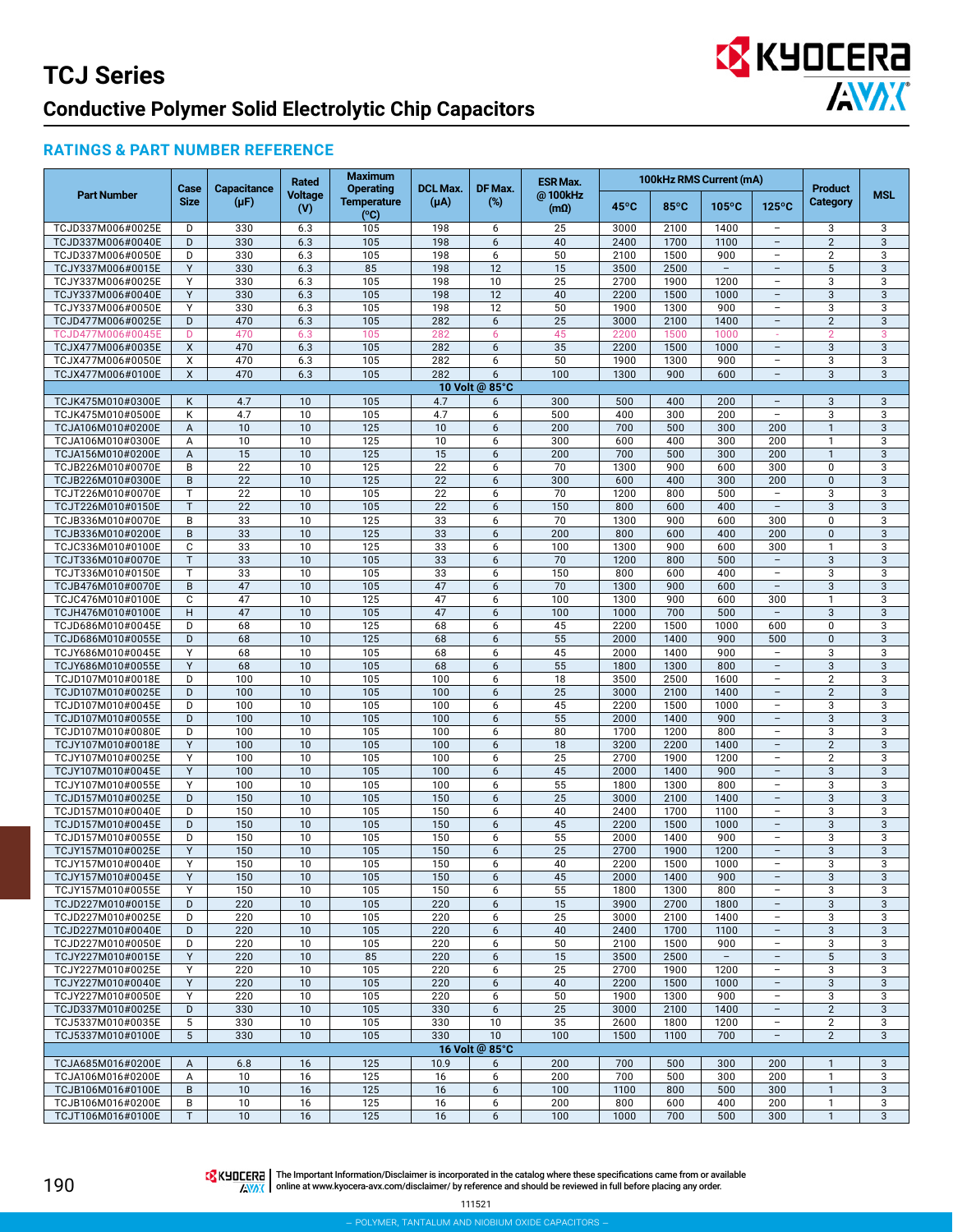## **EX KYOCERA AVAK**

### **RATINGS & PART NUMBER REFERENCE**

|                                        |                     |                          | Rated          | <b>Maximum</b>                                 |                              |                      | <b>ESR Max.</b>              |                |                | 100kHz RMS Current (mA)  |                                                      |                                   |                  |
|----------------------------------------|---------------------|--------------------------|----------------|------------------------------------------------|------------------------------|----------------------|------------------------------|----------------|----------------|--------------------------|------------------------------------------------------|-----------------------------------|------------------|
| <b>Part Number</b>                     | Case<br><b>Size</b> | Capacitance<br>$(\mu F)$ | Voltage<br>(V) | <b>Operating</b><br><b>Temperature</b><br>(°C) | <b>DCL Max.</b><br>$(\mu A)$ | DF Max.<br>$(\%)$    | @100kHz<br>(m <sub>0</sub> ) | $45^{\circ}$ C | $85^{\circ}$ C | $105^{\circ}$ C          | $125^{\circ}$ C                                      | <b>Product</b><br><b>Category</b> | <b>MSL</b>       |
| TCJT106M016#0150E                      | T                   | 10                       | 16             | 125                                            | 16                           | 6                    | 150                          | 800            | 600            | 400                      | 200                                                  | 1                                 | 3                |
| TCJT106M016#0200E                      | $\mathsf{T}$        | 10                       | 16             | 125                                            | 16                           | 6                    | 200                          | 700            | 500            | 300                      | 200                                                  | $\mathbf{1}$                      | 3                |
| TCJB156M016#0090E                      | B                   | 15                       | 16             | 125                                            | 24                           | 6                    | 90                           | 1200           | 800            | 500                      | 300                                                  | $\mathbf 0$                       | 3                |
| TCJB156M016#0150E                      | B                   | 15                       | 16             | 125                                            | $\overline{24}$              | 6<br>10              | 150                          | 900            | 600            | 400<br>300               | 200<br>$\overline{\phantom{a}}$                      | $\pmb{0}$                         | 3                |
| TCJA226M016#0300E<br>TCJB226M016#0070E | Α<br>B              | 22<br>22                 | 16<br>16       | 105<br>125                                     | 35.2<br>35.2                 | $\bf 8$              | 300<br>70                    | 600<br>1300    | 400<br>900     | 600                      | 300                                                  | 3<br>$\mathbf{0}$                 | 3<br>3           |
| TCJB226M016#0150E                      | B                   | 22                       | 16             | 125                                            | 35.2                         | 6                    | 150                          | 900            | 600            | 400                      | 200                                                  | $\mathbf 0$                       | 3                |
| TCJA336M016#0200E                      | A                   | 33                       | 16             | 105                                            | 52.8                         | 10                   | 200                          | 700            | 500            | 300                      | $\overline{\phantom{m}}$                             | 3                                 | 3                |
| TCJB336M016#0150E                      | B                   | 33                       | 16             | 125                                            | 52.8                         | 8                    | 150                          | 900            | 600            | 400                      | 200                                                  | $\mathbf{0}$                      | 3                |
| TCJH336M016#0150E                      | H                   | 33                       | 16             | 105                                            | 52.8                         | 6                    | 150                          | 800            | 600            | 400                      | $\overline{\phantom{a}}$                             | 3                                 | 3                |
| TCJY336M016#0045E                      | Y                   | 33                       | 16             | 105                                            | 52.8                         | 6                    | 45                           | 2000           | 1400           | 900                      | $\overline{\phantom{a}}$                             | $\overline{2}$                    | 3                |
| TCJY336M016#0060E                      | Y                   | 33                       | 16             | 105                                            | 52.8                         | 6                    | 60                           | 1800           | 1300           | 800                      | $\overline{a}$                                       | $\overline{2}$                    | 3                |
| TCJY336M016#0070E                      | Y<br>D              | 33<br>47                 | 16<br>16       | 105                                            | 52.8                         | 6<br>6               | 70<br>45                     | 1600           | 1100           | 700<br>1000              | $\overline{\phantom{0}}$<br>600                      | $\overline{2}$                    | 3                |
| TCJD476M016#0045E<br>TCJD476M016#0070E | D                   | 47                       | 16             | 125<br>125                                     | 75.2<br>75.2                 | 6                    | 70                           | 2200<br>1800   | 1500<br>1300   | 800                      | 500                                                  | $\mathbf{0}$<br>$\mathbf 0$       | 3<br>3           |
| TCJH476M016#0150E                      | H                   | 47                       | 16             | 105                                            | 75.2                         | 6                    | 150                          | 800            | 600            | 400                      | $\overline{\phantom{a}}$                             | 3                                 | $\overline{4}$   |
| TCJX476M016#0045E                      | X                   | 47                       | 16             | 105                                            | 75.2                         | 6                    | 45                           | 2000           | 1400           | 900                      | $\overline{\phantom{0}}$                             | $\overline{2}$                    | 3                |
| TCJX476M016#0070E                      | X                   | 47                       | 16             | 105                                            | 75.2                         | 6                    | 70                           | 1600           | 1100           | 700                      | $\overline{a}$                                       | $\overline{2}$                    | 3                |
| TCJY476M016#0045E                      | Y                   | 47                       | 16             | 105                                            | 75.2                         | 6                    | 45                           | 2000           | 1400           | 900                      | $\overline{\phantom{0}}$                             | $\overline{2}$                    | 3                |
| TCJY476M016#0070E                      | Y                   | 47                       | 16             | 105                                            | 75.2                         | 6                    | 70                           | 1600           | 1100           | 700                      | L,                                                   | $\overline{2}$                    | 3                |
| TCJD686M016#0050E                      | D                   | 68                       | 16             | 105                                            | 108.8                        | 6                    | 50                           | 2100           | 1500           | 900                      | L,                                                   | $\overline{2}$                    | 3                |
| TCJY686M016#0050E                      | Y                   | 68                       | 16             | 105                                            | 108.8                        | 6                    | 50                           | 1900           | 1300           | 900                      | $\overline{\phantom{a}}$                             | $\overline{2}$                    | 3                |
| TCJD107M016#0050E<br>TCJE107M016#0040E | D<br>E              | 100<br>100               | 16<br>16       | 105<br>105                                     | 160<br>160                   | 6<br>6               | 50<br>40                     | 2100<br>2500   | 1500<br>1800   | 900<br>1100              | $\qquad \qquad -$<br>$\overline{\phantom{a}}$        | $\overline{2}$<br>$\overline{2}$  | 3<br>3           |
| TCJY107M016#0050E                      | Y                   | 100                      | 16             | 105                                            | 160                          | 6                    | 50                           | 1900           | 1300           | 900                      | $\overline{a}$                                       | $\overline{2}$                    | 3                |
| TCJC157M016#0070E                      | $\mathsf{C}$        | 150                      | 16             | 125                                            | 240                          | 10                   | 70                           | 1600           | 1100           | 700                      | 400                                                  | $\mathbf{0}$                      | 3                |
| TCJD157M016#0040E                      | D                   | 150                      | 16             | 85                                             | 240                          | 6                    | 40                           | 2400           | 1700           | $\overline{\phantom{a}}$ | $\overline{\phantom{0}}$                             | 5                                 | 3                |
| TCJD157M016#0050E                      | D                   | 150                      | 16             | 85                                             | 240                          | 6                    | 50                           | 2100           | 1500           | $\overline{\phantom{a}}$ | $\overline{\phantom{a}}$                             | 5                                 | 3                |
| TCJD157M016#0070E                      | D                   | 150                      | 16             | 105                                            | 240                          | 6                    | 70                           | 1800           | 1300           | 800                      | $\overline{\phantom{a}}$                             | 3                                 | 3                |
| TCJE157M016#0025E                      | E                   | 150                      | 16             | 125                                            | 240                          | $\bf 8$              | 25                           | 3200           | 2200           | 1400                     | 800                                                  | $\mathbf{0}$                      | 3                |
| TCJE157M016#0040E                      | E                   | 150                      | 16             | 125                                            | 240                          | 10                   | 40                           | 2500           | 1800           | 1100                     | 600                                                  | $\mathbf 0$                       | 3                |
| TCJY157M016#0040E                      | Y<br>Y              | 150                      | 16<br>16       | 105                                            | 240                          | 6                    | 40                           | 2200           | 1500           | 1000<br>900              | $\overline{\phantom{0}}$<br>$\overline{\phantom{0}}$ | 3                                 | 3                |
| TCJY157M016#0050E<br>TCJY157M016#0070E | Y                   | 150<br>150               | 16             | 105<br>105                                     | 240<br>240                   | 6<br>6               | 50<br>70                     | 1900<br>1600   | 1300<br>1100   | 700                      | $\overline{a}$                                       | 3<br>3                            | 3<br>3           |
| TCJD227M016#0035E                      | D                   | 220                      | 16             | 105                                            | 352                          | 10                   | 35                           | 2500           | 1800           | 1100                     | $\qquad \qquad -$                                    | $\overline{2}$                    | 3                |
| TCJD227M016#0050E                      | D                   | 220                      | 16             | 105                                            | 352                          | 10                   | 50                           | 2100           | 1500           | 900                      | $\overline{\phantom{a}}$                             | $\overline{2}$                    | 3                |
| TCJE227M016#0050E                      | E                   | 220                      | 16             | 125                                            | 352                          | 10                   | 50                           | 2200           | 1500           | 1000                     | 600                                                  | $\mathbf 0$                       | 3                |
| TCJE337M016#0035E                      | E.                  | 330                      | 16             | 105                                            | 528                          | 10                   | 35                           | 2700           | 1900           | 1200                     |                                                      | $\overline{2}$                    | 3                |
| TCJE337M016#0050E                      | E                   | 330                      | 16             | 105                                            | 528                          | 10                   | 50                           | 2200           | 1500           | 1000                     | $\overline{a}$                                       | $\overline{2}$                    | 3                |
| TCJE337M016#0070E                      | E                   | 330                      | 16             | 105                                            | 528                          | 10                   | 70                           | 1900           | 1300           | 900                      | $\overline{\phantom{a}}$                             | $\overline{2}$                    | 3                |
| TCJ5337M016#0100E                      | 5                   | 330                      | 16             | 105                                            | 528                          | 10                   | 100                          | 1500           | 1100           | 700                      | $\qquad \qquad -$<br>$\overline{\phantom{a}}$        | $\overline{2}$                    | 3                |
| TCJ5477M016R0100E                      | 5                   | 470                      | 16             | 105                                            | 752                          | 10<br>20 Volt @ 85°C | 100                          | 1500           | 1100           | 700                      |                                                      | 3                                 | 3                |
| TCJA106M020#0150E                      | A                   | 10                       | 20             | 105                                            | 20                           | 6                    | 150                          | 800            | 600            | 400                      | $\overline{\phantom{0}}$                             | 3                                 | 3                |
| TCJB106M020#0150E                      | B                   | 10                       | 20             | 125                                            | 20                           | 8                    | 150                          | 900            | 600            | 400                      | 200                                                  | $\mathbf 0$                       | 3                |
| TCJB156M020#0150E                      | B                   | 15                       | 20             | 125                                            | 30                           | $\bf 8$              | 150                          | 900            | 600            | 400                      | 200                                                  | $\mathbf{0}$                      | 3                |
| TCJB226M020#0090E                      | B                   | 22                       | 20             | 105                                            | 44                           | 6                    | 90                           | 1200           | 800            | 500                      | $\overline{\phantom{a}}$                             | 3                                 | 3                |
| TCJB226M020#0150E                      | B                   | 22                       | 20             | 105                                            | 44                           | 6                    | 150                          | 900            | 600            | 400                      | $\overline{\phantom{a}}$                             | 3                                 | 3                |
| TCJX226M020#0100E                      | X                   | 22                       | 20             | 105                                            | 44                           | 8                    | 100                          | 1300           | 900            | 600                      | -                                                    | $\overline{2}$                    | 3                |
| TCJY226M020#0070E                      | Y                   | 22                       | 20             | 105                                            | 44                           | 6                    | 70                           | 1600           | 1100           | 700                      | $\overline{\phantom{0}}$<br>$\overline{\phantom{0}}$ | $\overline{2}$                    | 3                |
| TCJX336M020#0100E<br>TCJY336M020#0070E | X<br>Y              | 33<br>33                 | 20<br>20       | 105<br>105                                     | 66<br>66                     | 6<br>6               | 100<br>70                    | 1300<br>1600   | 900<br>1100    | 600<br>700               | $\overline{\phantom{a}}$                             | $\overline{2}$<br>$\overline{2}$  | 3<br>3           |
| TCJD476M020#0055E                      | D                   | 47                       | 20             | 105                                            | 94                           | 6                    | 55                           | 2000           | 1400           | 900                      | $\qquad \qquad -$                                    | $\overline{2}$                    | 3                |
| TCJX476M020#0055E                      | X                   | 47                       | 20             | 105                                            | 94                           | 6                    | 55                           | 1800           | 1300           | 800                      | $\overline{\phantom{a}}$                             | $\mathbf{3}$                      | 3                |
| TCJX476M020#0070E                      | Х                   | 47                       | 20             | 105                                            | 94                           | 6                    | 70                           | 1600           | 1100           | 700                      | $\overline{\phantom{a}}$                             | 3                                 | 3                |
| TCJY476M020#0070E                      | Y                   | 47                       | 20             | 125                                            | 94                           | 6                    | 70                           | 1600           | 1100           | 700                      | 400                                                  | $\mathbf 0$                       | 3                |
| TCJD686M020#0055E                      | D                   | 68                       | 20             | 105                                            | 136                          | 6                    | 55                           | 2000           | 1400           | 900                      |                                                      | 3                                 | 3                |
| TCJE686M020#0045E                      | E                   | 68                       | 20             | 105                                            | 136                          | 6                    | 45                           | 2400           | 1700           | 1100                     | $\overline{\phantom{a}}$                             | $\overline{2}$                    | 3                |
| TCJY686M020#0050E                      | Y                   | 68                       | 20             | 105                                            | 136                          | 6                    | 50                           | 1900           | 1300           | 900                      | $\overline{\phantom{a}}$                             | $\overline{2}$                    | 3                |
| TCJC107M020#0070E<br>TCJD107M020#0055E | $\mathsf{C}$<br>D   | 100<br>100               | 20<br>20       | 125<br>105                                     | 200<br>200                   | 10<br>6              | 70<br>55                     | 1600<br>2000   | 1100<br>1400   | 700<br>900               | 400<br>$\overline{\phantom{a}}$                      | $\mathbf 0$<br>$\overline{2}$     | $\mathsf 3$<br>3 |
| TCJE107M020#0045E                      | E                   | 100                      | 20             | 125                                            | 200                          | 10                   | 45                           | 2400           | 1700           | 1100                     | 600                                                  | 0                                 | 3                |
| TCJY107M020#0055E                      | Y                   | 100                      | 20             | 105                                            | 200                          | 6                    | 55                           | 1800           | 1300           | 800                      | ÷,                                                   | $\overline{2}$                    | 3                |
| TCJU227M020R0070E                      | U                   | 220                      | 20             | 105                                            | 440                          | 12                   | 70                           | 2300           | 1600           | 1000                     | $\overline{a}$                                       | $\overline{2}$                    | 3                |
|                                        |                     |                          |                |                                                |                              | 25 Volt @ 85°C       |                              |                |                |                          |                                                      |                                   |                  |
| TCJA475M025#0500E                      | $\overline{A}$      | 4.7                      | 25             | 125                                            | 11.8                         | 8                    | 500                          | 400            | 300            | 200                      | 100                                                  | $\mathbf{1}$                      | 3                |
| TCJB475M025#0100E                      | B                   | 4.7                      | 25             | 105                                            | 11.8                         | 6                    | 100                          | 1100           | 800            | 500                      | $\overline{\phantom{a}}$                             | 3                                 | 3                |
| TCJB475M025#0150E                      | B                   | 4.7                      | 25             | 105                                            | 11.8                         | 6                    | 150                          | 900            | 600            | 400                      | $\overline{\phantom{a}}$                             | 3                                 | 3                |
| TCJA685M025#0150E<br>TCJB685M025#0090E | Α<br>B              | 6.8<br>6.8               | 25<br>25       | 105<br>105                                     | 17<br>17                     | 6<br>6               | 150<br>90                    | 800<br>1200    | 600<br>800     | 400<br>500               | $\overline{a}$<br>$\bar{ }$                          | 3<br>$\overline{2}$               | 3<br>3           |
|                                        |                     |                          |                |                                                |                              |                      |                              |                |                |                          |                                                      |                                   |                  |



The Important Information/Disclaimer is incorporated in the catalog where these specifications came from or available<br>online at [www.kyocera-avx.com/disclaimer/](http://www.avx.com/disclaimer/) by reference and should be reviewed in full before placing any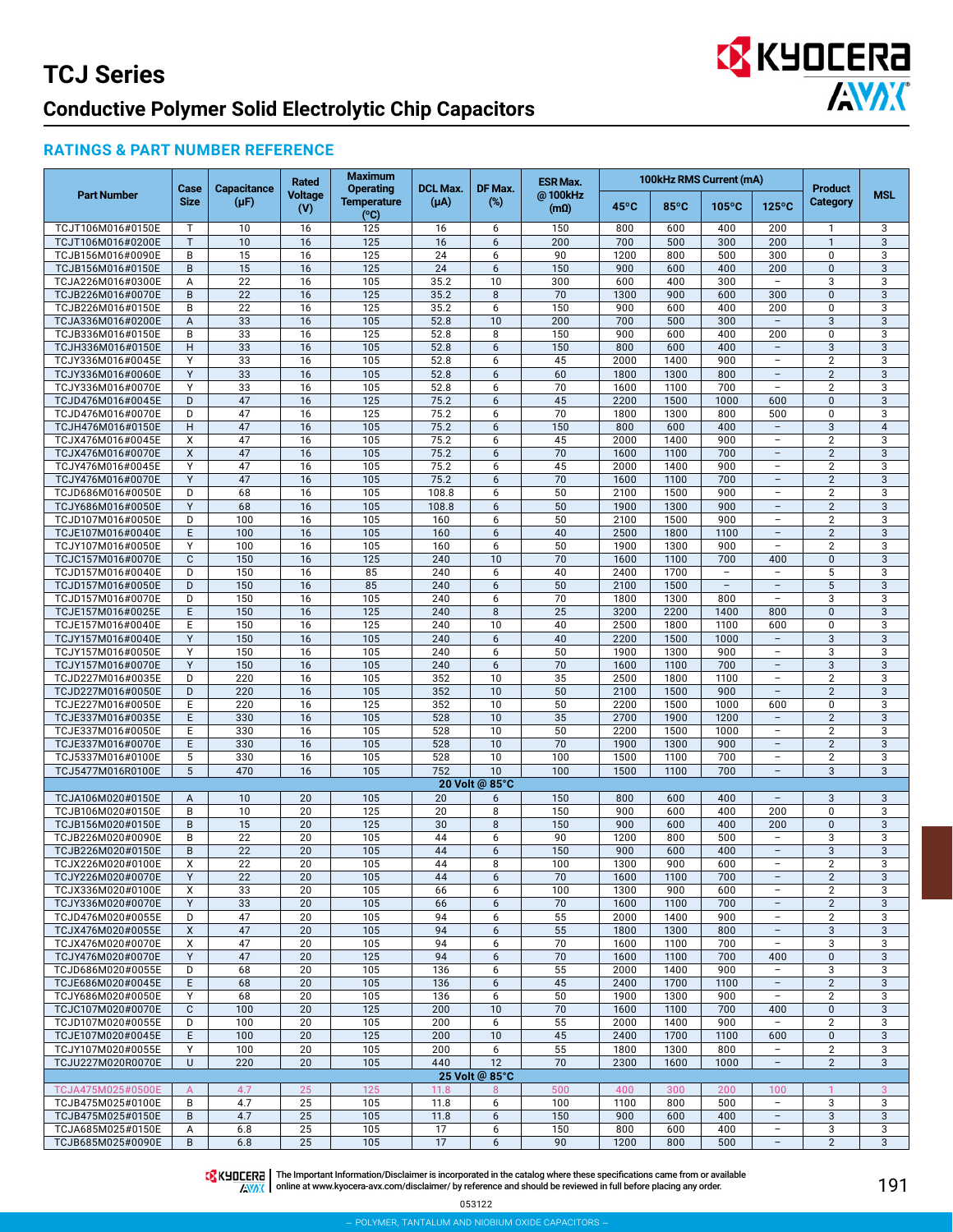## **EX** KYOCERA **ANDIC**

### **RATINGS & PART NUMBER REFERENCE**

|                                        |                     |                                 | Rated                 | <b>Maximum</b>                                |                              |                       | <b>ESR Max.</b>        |                |                | 100kHz RMS Current (mA) |                                                      |                            |                   |
|----------------------------------------|---------------------|---------------------------------|-----------------------|-----------------------------------------------|------------------------------|-----------------------|------------------------|----------------|----------------|-------------------------|------------------------------------------------------|----------------------------|-------------------|
| <b>Part Number</b>                     | Case<br><b>Size</b> | <b>Capacitance</b><br>$(\mu F)$ | Voltage<br>(V)        | <b>Operating</b><br><b>Temperature</b><br>(C) | <b>DCL Max.</b><br>$(\mu A)$ | DF Max.<br>$(\%)$     | @100kHz<br>$(m\Omega)$ | $45^{\circ}$ C | $85^{\circ}$ C | $105^{\circ}$ C         | $125^{\circ}$ C                                      | <b>Product</b><br>Category | <b>MSL</b>        |
| TCJB685M025#0150E                      | B                   | 6.8                             | 25                    | 105                                           | 17                           | 6                     | 150                    | 900            | 600            | 400                     | $\overline{\phantom{0}}$                             | 3                          | 3                 |
| TCJT685M025#0100E                      | T                   | 6.8                             | $\overline{25}$       | 105                                           | 17                           | 6                     | 100                    | 1000           | 700            | 500                     |                                                      | 3                          | 3                 |
| TCJT685M025#0150E                      | $\mathsf{T}$        | 6.8                             | 25                    | 105                                           | 17                           | 6                     | 150                    | 800            | 600            | 400                     | $\overline{\phantom{0}}$                             | 3                          | 3                 |
| TCJA106M025#0150E<br>TCJB106M025#0090E | A<br>B              | 10<br>10                        | 25<br>$\overline{25}$ | 105<br>105                                    | 25<br>25                     | 6<br>6                | 150<br>90              | 800<br>1200    | 600<br>800     | 400<br>500              | $\overline{\phantom{a}}$<br>$\overline{\phantom{0}}$ | 3<br>$\overline{2}$        | 3<br>3            |
| TCJB106M025#0100E                      | B                   | 10                              | 25                    | 105                                           | 25                           | 6                     | 100                    | 1100           | 800            | 500                     | $\qquad \qquad -$                                    | $\overline{2}$             | 3                 |
| TCJB106M025#0150E                      | B                   | 10                              | 25                    | 105                                           | 25                           | 6                     | 150                    | 900            | 600            | 400                     | $\overline{\phantom{0}}$                             | $\overline{2}$             | 3                 |
| TCJB156M025#0100E                      | B                   | 15                              | 25                    | 105                                           | 37.5                         | 6                     | 100                    | 1400           | 1400           | 900                     | $\overline{\phantom{0}}$                             | $\overline{2}$             | 3                 |
| TCJB156M025#0150E                      | B                   | 15                              | 25                    | 105                                           | 37.5                         | 6                     | 150                    | 900            | 600            | 400                     | $\overline{a}$                                       | 2                          | 3                 |
| TCJY156M025#0090E                      | Y                   | 15                              | 25                    | 105                                           | 37.5                         | 6                     | 90                     | 1400           | 1000           | 600                     | $\overline{\phantom{0}}$                             | $\overline{2}$             | 3                 |
| TCJB226M025#0100E                      | B                   | 22                              | $\overline{25}$       | 105                                           | 55                           | 6                     | 100                    | 1100           | 800            | 500                     | $\overline{\phantom{0}}$                             | $\overline{2}$             | 3                 |
| TCJB226M025#0150E<br>TCJC226M025#0100E | B<br>C              | 22<br>22                        | 25<br>25              | 105<br>105                                    | 55<br>55                     | 6                     | 150<br>100             | 900<br>1300    | 600<br>900     | 400<br>600              | -<br>$\overline{\phantom{0}}$                        | $\overline{2}$             | 3                 |
| TCJD226M025#0060E                      | D.                  | 22                              | $\overline{25}$       | 105                                           | 55                           | 6<br>6                | 60                     | 1900           | 1300           | 900                     | $\overline{\phantom{0}}$                             | 3<br>$\overline{2}$        | 3<br>3            |
| TCJD226M025#0100E                      | D                   | 22                              | 25                    | 105                                           | 55                           | 6                     | 100                    | 1500           | 1100           | 700                     | $\overline{\phantom{0}}$                             | $\overline{2}$             | 3                 |
| TCJX226M025#0100E                      | $\mathsf{X}$        | 22                              | 25                    | 105                                           | 55                           | 8                     | 100                    | 1300           | 900            | 600                     | $\equiv$                                             | $\overline{2}$             | 3                 |
| TCJY226M025#0070E                      | Y                   | 22                              | $\overline{25}$       | 105                                           | 55                           | 6                     | 70                     | 1600           | 1100           | 700                     | $\overline{\phantom{0}}$                             | 3                          | 3                 |
| TCJD336M025#0060E                      | D                   | 33                              | 25                    | 105                                           | 82.5                         | 6                     | 60                     | 1900           | 1300           | 900                     | -                                                    | $\overline{2}$             | 3                 |
| TCJD336M025#0100E                      | D                   | 33                              | 25                    | 105                                           | 82.5                         | 6                     | 100                    | 1500           | 1100           | 700                     | $\overline{\phantom{0}}$                             | $\overline{2}$             | 3                 |
| TCJX336M025#0070E                      | X                   | 33                              | $\overline{25}$       | 105                                           | 82.5                         | 6                     | 70                     | 1600           | 1100<br>900    | 700                     | $\overline{a}$<br>$\overline{a}$                     | $\overline{2}$             | 3                 |
| TCJX336M025#0100E<br>TCJY336M025#0060E | X<br>Y              | 33<br>33                        | 25<br>25              | 105<br>105                                    | 82.5<br>82.5                 | 6<br>6                | 100<br>60              | 1300<br>1800   | 1300           | 600<br>800              | $\overline{a}$                                       | 2<br>$\overline{2}$        | 3<br>3            |
| TCJY336M025#0070E                      | Y                   | 33                              | $\overline{25}$       | 105                                           | 82.5                         | 6                     | 70                     | 1600           | 1100           | 700                     | $\overline{\phantom{0}}$                             | $\overline{2}$             | 3                 |
| TCJY336M025#0100E                      | Y                   | 33                              | 25                    | 105                                           | 82.5                         | 6                     | 100                    | 1400           | 1000           | 600                     | $\overline{\phantom{0}}$                             | $\overline{2}$             | 3                 |
| TCJD476M025#0060E                      | D                   | 47                              | 25                    | 105                                           | 117.5                        | 6                     | 60                     | 1900           | 1300           | 900                     | $\overline{\phantom{a}}$                             | 3                          | 3                 |
| TCJD476M025#0100E                      | D                   | 47                              | $\overline{25}$       | 105                                           | 117.5                        | 6                     | 100                    | 1500           | 1100           | 700                     | $\overline{a}$                                       | 3                          | 3                 |
| TCJE476M025#0050E                      | E                   | 47                              | 25                    | 105                                           | 117.5                        | 6                     | 50                     | 2200           | 1500           | 1000                    | $\overline{\phantom{0}}$                             | 3                          | 3                 |
| TCJY476M025#0100E                      | Y                   | 47                              | 25                    | 105                                           | 117.5                        | 6                     | 100                    | 1400           | 1000           | 600                     | $\overline{\phantom{a}}$                             | 3                          | 3                 |
| TCJD686M025#0070E<br>TCJE686M025#0050E | D<br>Ε              | 68<br>68                        | 25<br>25              | 105<br>105                                    | 170<br>170                   | 6<br>6                | 70<br>50               | 1800<br>2200   | 1300<br>1500   | 800<br>1000             | $\overline{\phantom{0}}$<br>-                        | $\overline{2}$<br>3        | 3<br>3            |
| TCJY686M025#0100E                      | Y                   | 68                              | 25                    | 105                                           | 170                          | 6                     | 100                    | 1400           | 1000           | 600                     | $\overline{\phantom{0}}$                             | 3                          | 3                 |
| TCJD107M025#0055E                      | D                   | 100                             | $\overline{25}$       | 105                                           | 250                          | 6                     | 55                     | 2000           | 1400           | 900                     | $\overline{a}$                                       | $\overline{2}$             | 3                 |
| TCJD107M025#0070E                      | D                   | 100                             | 25                    | 105                                           | 250                          | 6                     | 70                     | 1800           | 1300           | 800                     | $\overline{\phantom{0}}$                             | $\overline{2}$             | 3                 |
| TCJE107M025#0080E                      | E                   | 100                             | 25                    | 105                                           | 250                          | 6                     | 80                     | 1800           | 1300           | 800                     | $\overline{\phantom{a}}$                             | $\overline{2}$             | 3                 |
| TCJU107M025R0070E                      | U                   | 100                             | $\overline{25}$       | 125                                           | 250                          | 12                    | 70                     | 2300           | 1600           | 1000                    | 600                                                  | $\mathbf{1}$               | 3                 |
| TCJU157M025R0070E                      | U                   | 150                             | 25                    | 105                                           | 375                          | 12                    | 70                     | 2300           | 1600           | 1000                    |                                                      | 2                          | 3                 |
| TCJB155M035#0200E                      | B                   | 1.5                             | 35                    | 105                                           | 5.3                          | 35 Volt @ 85°C<br>6   | 200                    | 800            | 600            | 400                     | $\overline{\phantom{0}}$                             | $\overline{2}$             | 3                 |
| TCJB225M035#0200E                      | B                   | 2.2                             | 35                    | 105                                           | 7.7                          | 6                     | 200                    | 800            | 600            | 400                     | $\overline{a}$                                       | 3                          | 3                 |
| TCJA335M035#0500E                      | A                   | 3.3                             | 35                    | 125                                           | 11.6                         | 8                     | 500                    | 400            | 300            | 200                     | 100                                                  |                            | 3                 |
| TCJB335M035#0200E                      | B                   | 3.3                             | 35                    | 105                                           | 11.6                         | 6                     | 200                    | 800            | 600            | 400                     | $\overline{\phantom{a}}$                             | 3                          | 3                 |
| TCJB475M035#0200E                      | B                   | 4.7                             | 35                    | 105                                           | 16.5                         | 6                     | 200                    | 800            | 600            | 400                     | $\equiv$                                             | 3                          | 3                 |
| TCJC475M035#0200E                      | C                   | 4.7                             | 35                    | 105                                           | 16.5                         | 6                     | 200                    | 900            | 600            | 400                     | $\overline{\phantom{0}}$                             | 3                          | 3                 |
| TCJC685M035#0200E                      | $\mathsf{C}$        | 6.8                             | 35                    | 105                                           | 23.8                         | 6                     | 200                    | 900            | 600            | 400                     | $\overline{\phantom{a}}$                             | 3                          | 3                 |
| TCJB106M035#0200E<br>TCJC106M035#0200E | B<br>C.             | 10<br>10                        | $\overline{35}$<br>35 | 105<br>105                                    | 35<br>35                     | 6<br>6                | 200<br>200             | 800<br>900     | 600<br>600     | 400<br>400              | $\overline{\phantom{0}}$<br>$\overline{a}$           | $\overline{2}$<br>3        | 3<br>3            |
| TCJY106M035#0070E                      | Y                   | 10                              | 35                    | 105                                           | 35                           | 6                     | 70                     | 1600           | 1100           | 700                     | $\overline{\phantom{a}}$                             | $\overline{2}$             | 3                 |
| TCJB156M035#0200E                      | B                   | 15                              | $\overline{35}$       | 105                                           | 52.5                         | 6                     | 200                    | 800            | 600            | 400                     | $\overline{a}$                                       | $\overline{2}$             | 3                 |
| TCJC156M035#0200E                      | C                   | 15                              | 35                    | 105                                           | 52.5                         | 6                     | 200                    | 900            | 600            | 400                     | -                                                    | 3                          | 3                 |
| TCJD156M035#0070E                      | D                   | 15                              | 35                    | 105                                           | 52.5                         | 6                     | 70                     | 1800           | 1300           | 800                     | $\overline{\phantom{a}}$                             | 3                          | $\mathbf{3}$      |
| TCJD156M035#0100E                      | D                   | 15                              | 35                    | 105                                           | 52.5                         | 6                     | 100                    | 1500           | 1100           | 700                     | $\overline{\phantom{0}}$                             | 3                          | 3                 |
| TCJY156M035#0070E                      | Y                   | 15                              | 35                    | 105                                           | 52.5                         | 6                     | 70                     | 1600           | 1100           | 700                     | $\overline{a}$                                       | 3                          | 3                 |
| TCJY156M035#0100E<br>TCJD226M035#0070E | Y<br>D              | 15<br>22                        | 35<br>35              | 105<br>105                                    | 52.5<br>77                   | 6<br>6                | 100<br>70              | 1400<br>1800   | 1000<br>1300   | 600<br>800              | $\overline{\phantom{a}}$<br>$\overline{\phantom{a}}$ | 3<br>$\overline{2}$        | 3<br>3            |
| TCJD226M035#0100E                      | D                   | 22                              | 35                    | 105                                           | 77                           | 6                     | 100                    | 1500           | 1100           | 700                     | $\overline{a}$                                       | $\overline{2}$             | 3                 |
| TCJY226M035#0150E                      | Y                   | 22                              | 35                    | 105                                           | 77                           | 6                     | 150                    | 1100           | 800            | 500                     | $\overline{\phantom{a}}$                             | $\ensuremath{\mathsf{3}}$  | 3                 |
| TCJD336M035#0070E                      | D                   | 33                              | 35                    | 105                                           | 115.5                        | 6                     | 70                     | 1800           | 1300           | 800                     | $\overline{a}$                                       | $\overline{2}$             | 3                 |
| TCJD336M035#0100E                      | D                   | 33                              | 35                    | 105                                           | 115.5                        | 6                     | 100                    | 1500           | 1100           | 700                     | $\qquad \qquad -$                                    | $\overline{2}$             | 3                 |
| TCJE336M035#0055E                      | E                   | 33                              | 35                    | 105                                           | 115.5                        | 6                     | 55                     | 2100           | 1500           | 900                     | $\overline{\phantom{0}}$                             | 3                          | 3                 |
| TCJE336M035#0070E                      | E                   | 33                              | 35                    | 105                                           | 115.5                        | $\boldsymbol{6}$      | 70                     | 1900           | 1300           | 900                     | $\overline{\phantom{m}}$                             | $\ensuremath{\mathsf{3}}$  | $\sqrt{3}$        |
| TCJU336M035R0070E<br>TCJY336M035#0100E | U<br>Y              | 33<br>33                        | 35<br>35              | 125<br>105                                    | 115.5<br>115.5               | 12<br>6               | 70<br>100              | 2300<br>1400   | 1600<br>1000   | 1000<br>600             | 600<br>$\qquad \qquad -$                             | $\mathbf{1}$<br>3          | 3<br>$\mathbf{3}$ |
| TCJE476M035#0055E                      | E                   | 47                              | 35                    | 105                                           | 164.5                        | 6                     | 55                     | 2100           | 1500           | 900                     | L,                                                   | $\overline{2}$             | 3                 |
| TCJU476M035R0070E                      | U                   | 47                              | 35                    | 125                                           | 164.5                        | 12                    | 70                     | 2300           | 1600           | 1000                    | 600                                                  | $\mathbf{1}$               | 3                 |
| TCJY476M035#0100E                      | Y                   | 47                              | 35                    | 105                                           | 164.5                        | 6                     | 100                    | 1400           | 1000           | 600                     | $\overline{\phantom{a}}$                             | 3                          | 3                 |
| TCJU157M035#0100E                      | U                   | 150                             | 35                    | 105                                           | 525                          | 10                    | 100                    | 1900           | 1300           | 900                     | $\overline{\phantom{a}}$                             | $\overline{2}$             | 3                 |
|                                        |                     |                                 |                       |                                               |                              | 50 Volt @ 85°C        |                        |                |                |                         |                                                      |                            |                   |
| TCJB684M050#0400E                      | B                   | 0.68                            | 50                    | 105                                           | 3.4                          | 6                     | 400                    | 600            | 400            | 300                     | $\overline{\phantom{a}}$                             | 3                          | 3                 |
| TCJB105M050#0300E<br>TCJB155M050#0300E | B<br>B              | 1.0<br>1.5                      | 50<br>50              | 105<br>105                                    | 5<br>7.5                     | 6<br>$\boldsymbol{6}$ | 300<br>300             | 600<br>600     | 400<br>400     | 300<br>300              | -<br>$\overline{\phantom{0}}$                        | 3<br>$\mathbf{3}$          | 3<br>$\sqrt{3}$   |
|                                        |                     |                                 |                       |                                               |                              |                       |                        |                |                |                         |                                                      |                            |                   |

192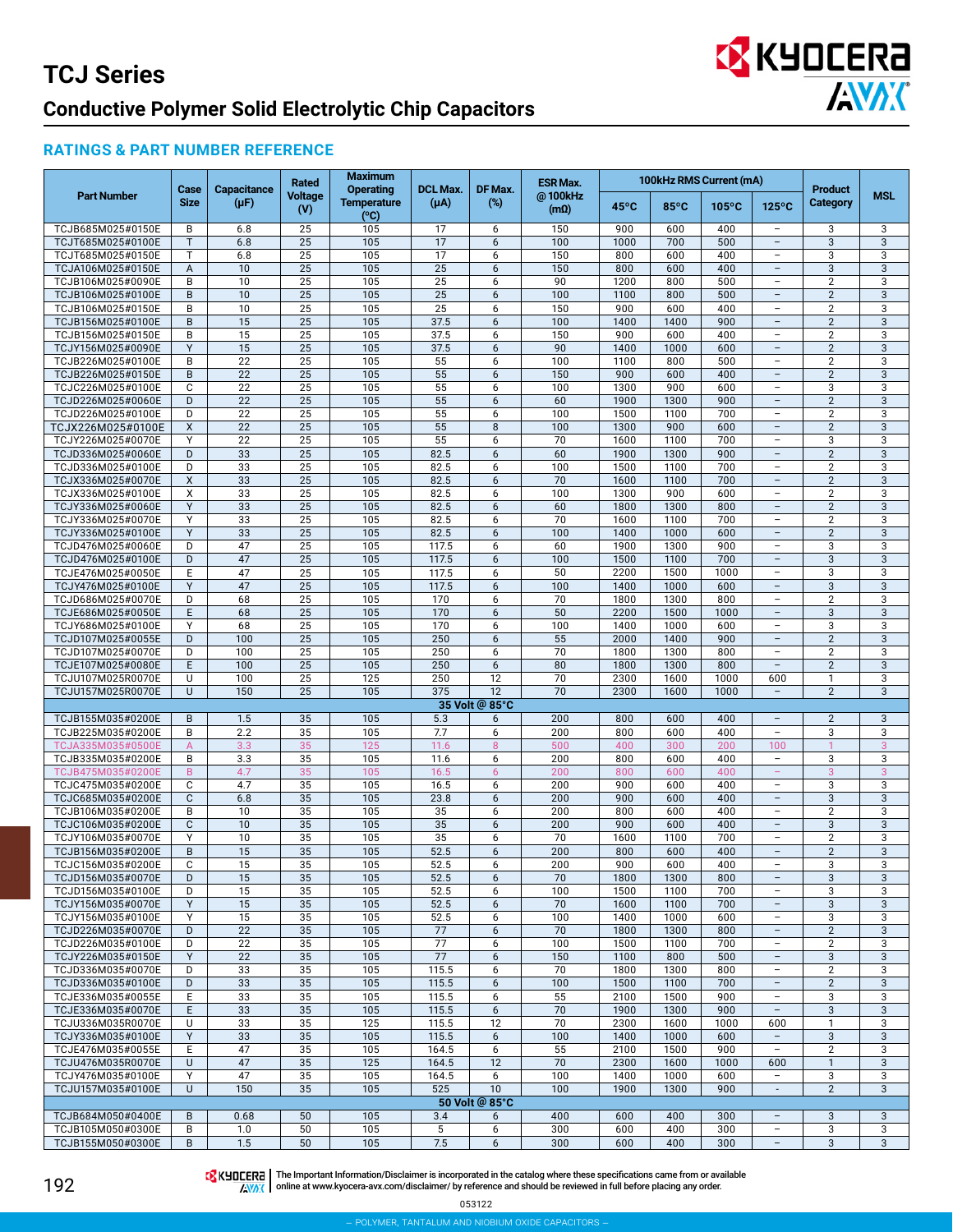## **B** KYOCERA **ANDIC**

### **RATINGS & PART NUMBER REFERENCE**

|                                        | Case           | <b>Capacitance</b> | Rated                 | <b>Maximum</b><br><b>Operating</b> | <b>DCL Max.</b>     | DF Max.         | <b>ESR Max.</b>        |            |            | 100kHz RMS Current (mA) |                          | <b>Product</b> |                   |
|----------------------------------------|----------------|--------------------|-----------------------|------------------------------------|---------------------|-----------------|------------------------|------------|------------|-------------------------|--------------------------|----------------|-------------------|
| <b>Part Number</b>                     | <b>Size</b>    | $(\mu F)$          | <b>Voltage</b><br>(V) | <b>Temperature</b><br>(°C)         | $(\mu A)$           | (%)             | @100kHz<br>$(m\Omega)$ | 45°C       | 85°C       | $105^{\circ}$ C         | $125^{\circ}$ C          | Category       | <b>MSL</b>        |
| TCJC155M050#0300E                      | C              | 1.5                | 50                    | 105                                | 7.5                 | 6               | 300                    | 800        | 600        | 400                     | $\bar{a}$                | 3              | 3                 |
| TCJB225M050#0300E                      | $\overline{B}$ | 2.2                | 50                    | 125                                | 11                  | 8               | 300                    | 600        | 400        | 300                     | 200                      | $\Omega$       | 3                 |
| TCJC225M050#0300E                      | C              | 2.2                | $\overline{50}$       | 105                                | 11                  | 6               | 300                    | 800        | 600        | 400                     | $\overline{\phantom{a}}$ | 3              | 3                 |
| TCJB335M050#0300E                      | $\mathsf{B}$   | 3.3                | 50                    | 125                                | 16.5                | 8               | 300                    | 600        | 400        | 300                     | 200                      | $\overline{0}$ | 3                 |
| TCJC335M050#0200E                      | C              | 3.3                | 50                    | 105                                | 16.5                | 8               | 200                    | 900        | 600        | 400                     | $\bar{a}$                | 3              | 3                 |
| TCJC475M050#0200E                      | $\mathsf{C}$   | 4.7                | $\overline{50}$       | $\overline{105}$                   | 23.5                | 8               | 200                    | 900        | 600        | 400                     | $\overline{\phantom{a}}$ | 3              | 3                 |
| TCJX475M050#0250E                      | X              | 4.7                | 50                    | 105                                | 23.5                | 6               | 250                    | 800        | 600        | 400                     | $\overline{\phantom{a}}$ | $\overline{2}$ | 5                 |
| TCJY475M050#0250E                      | Y              | 4.7                | 50                    | 105                                | 23.5                | 6               | 250                    | 900        | 600        | 400                     | $\overline{\phantom{a}}$ | $\overline{2}$ | 3                 |
| TCJC685M050#0200E                      | C              | 6.8                | 50                    | 105                                | 34                  | 8               | 200                    | 900        | 600        | 400                     | -                        | $\overline{3}$ | 3                 |
| TCJD685M050#0120E                      | D              | 6.8                | 50                    | 105                                | $\overline{34}$     | 10              | 120                    | 1400       | 1000       | 600                     | $\overline{\phantom{a}}$ | $\overline{3}$ | $\overline{3}$    |
| TCJD106M050#0090E                      | D              | 10                 | 50                    | 105                                | 50                  | 10              | 90                     | 1600       | 1100       | 700                     | $\qquad \qquad -$        | 3              | 3                 |
| TCJD106M050#0120E                      | D              | 10                 | $\overline{50}$       | 105                                | 50                  | 10              | 120                    | 1400       | 1000       | 600                     | $\overline{\phantom{a}}$ | $\mathbf{3}$   | 3                 |
| TCJE106M050#0070E                      | E              | 10                 | 50                    | 105                                | 50                  | 6               | 70                     | 1900       | 1300       | 900                     | $\qquad \qquad -$        | 3              | 3                 |
| TCJE106M050#0100E                      | E.             | 10                 | 50                    | 105                                | 50                  | 6               | 100                    | 1600       | 1100       | 700                     | $\overline{\phantom{0}}$ | $\overline{3}$ | $\overline{3}$    |
| TCJD156M050#0150E                      | D              | 15                 | 50                    | 125                                | $\overline{75}$     | 8               | 150                    | 1200       | 800        | 500                     | 300                      | $\mathbf{1}$   | 3                 |
| TCJE156M050#0070E                      | E              | 15                 | 50                    | 105                                | $\overline{75}$     | 6               | 70                     | 1900       | 1300       | 900                     | $\overline{\phantom{a}}$ | 3              | 3                 |
| TCJE156M050#0100E                      | E              | 15                 | 50                    | 105                                | 75                  | 6               | 100                    | 1600       | 1100       | 700                     | $\equiv$                 | 3              | 3                 |
| TCJD226M050#0090E                      | D              | 22                 | $\overline{50}$       | 125                                | 110                 | 8               | 90                     | 1600       | 1100       | 700                     | 400                      | $\mathbf{1}$   | 3                 |
| TCJE226M050#0075E                      | E              | 22                 | 50                    | 125                                | 110                 | 8               | 75                     | 1800       | 1300       | 800                     | 500                      | $\mathbf{1}$   | 3                 |
| TCJE226M050#0150E                      | E.             | 22                 | 50                    | 105                                | 110                 | 8               | 150                    | 1300       | 900        | 600                     | $\equiv$                 | $\overline{2}$ | 3                 |
|                                        | B              | 0.47               |                       |                                    |                     | 63 Volt @ 85°C  |                        |            |            | 300                     | $\overline{\phantom{a}}$ |                |                   |
| TCJB474M063#0400E                      | B              | 0.68               | 63<br>63              | 105<br>105                         | $\mathbf{3}$<br>4.3 | 8<br>8          | 400<br>300             | 600<br>600 | 400<br>400 | 300                     | $\overline{\phantom{0}}$ | 3              | $\mathbf{3}$<br>3 |
| TCJB684M063#0300E                      | B.             | 1.0                | 63                    | 105                                | 6.3                 | 8               | 300                    | 600        | 400        | 300                     | $\overline{\phantom{a}}$ | 3<br>3         | 3                 |
| TCJB105M063#0300E<br>TCJC105M063#0300E | C              | 1.0                | 63                    | 105                                | 6.3                 | 6               | 300                    | 800        | 600        | 400                     | $\qquad \qquad -$        | 3              | 3                 |
| TCJC155M063#0300E                      | $\mathbf{C}$   | 1.5                | 63                    | 105                                | 9.5                 | 6               | 300                    | 800        | 600        | 400                     | $\equiv$                 | $\overline{3}$ | 3                 |
| TCJC225M063#0200E                      | C              | 2.2                | 63                    | 105                                | 13.9                | 6               | 200                    | 900        | 600        | 400                     | $\qquad \qquad -$        | 3              | 3                 |
| TCJC335M063#0200E                      | $\mathsf{C}$   | 3.3                | 63                    | 105                                | 20.8                | 6               | 200                    | 900        | 600        | 400                     | $\overline{\phantom{0}}$ | 3              | $\mathbf{3}$      |
| TCJC475M063#0200E                      | C              | 4.7                | 63                    | 105                                | 29.6                | 6               | 200                    | 900        | 600        | 400                     | $\overline{\phantom{a}}$ | 3              | 3                 |
| TCJD475M063#0120E                      | D              | 4.7                | 63                    | 105                                | 29.6                | 6               | 120                    | 1400       | 1000       | 600                     | $\qquad \qquad -$        | $\mathbf{3}$   | $\mathbf{3}$      |
| TCJD685M063#0120E                      | D              | 6.8                | 63                    | 105                                | 42.8                | 6               | 120                    | 1400       | 1000       | 600                     | $\overline{\phantom{a}}$ | $\overline{3}$ | 3                 |
| TCJE685M063#0100E                      | E              | 6.8                | 63                    | 105                                | 42.8                | 6               | 100                    | 1600       | 1100       | 700                     | $\overline{\phantom{a}}$ | $\overline{3}$ | $\overline{3}$    |
| TCJE685M063#0150E                      | E              | 6.8                | 63                    | 105                                | 42.8                | 6               | 150                    | 1300       | 900        | 600                     | L,                       | 3              | 3                 |
| TCJE106M063#0100E                      | E              | 10                 | 63                    | 105                                | 63                  | 6               | 100                    | 1600       | 1100       | 700                     | $\overline{\phantom{a}}$ | $\overline{3}$ | 3                 |
| TCJE106M063#0150E                      | E              | 10                 | 63                    | 105                                | 63                  | 6               | 150                    | 1300       | 900        | 600                     | $\overline{\phantom{m}}$ | 3              | 3                 |
| TCJE156M063#0150E                      | E              | 15                 | 63                    | 105                                | 94.5                | 8               | 150                    | 1300       | 900        | 600                     | $\overline{\phantom{a}}$ | 2              | 3                 |
|                                        |                |                    |                       |                                    |                     | 75 Volt @ 85°C  |                        |            |            |                         |                          |                |                   |
| TCJD475M075#0150E                      | D              | 4.7                | 75                    | 105                                | 35.3                | 6               | 150                    | 1200       | 800        | 500                     | $\overline{a}$           | 3              | 3                 |
| TCJD685M075#0120E                      | D              | 6.8                | 75                    | 105                                | 51                  | 6               | 120                    | 1400       | 1000       | 600                     | $\qquad \qquad -$        | $\overline{3}$ | $\overline{3}$    |
|                                        |                |                    |                       |                                    |                     | 100 Volt @ 85°C |                        |            |            |                         |                          |                |                   |
| TCJD475M100#0250E                      | D              | 4.7                | 100                   | 105                                | 47                  | 8               | 250                    | 900        | 600        | 400                     | $\overline{\phantom{m}}$ | 4              | 3                 |
|                                        |                |                    |                       |                                    |                     | 125 Volt @ 85°C |                        |            |            |                         |                          |                |                   |
| TCJD335M125#0250E                      | D              | 3.3                | 125                   | 105                                | 41.2                | 8               | 250                    | 900        | 600        | 400                     | -                        | 4              | 3                 |

Moisture Sensitivity Level (MSL) is defined according to J-STD-020. All technical data relates to an ambient temperature of +25ºC. Capacitance and DF are measured at 120Hz, 0.5RMS with DC bias of 2.2 volts. DCL is measured at rated voltage after 5 minutes. ESR allowed to move up to 1.25 times catalog limit post mounting. For typical weight and composition see page 259.

**NOTE: KYOCERA AVX reserves the right to supply higher voltage ratings or tighter tolerance part in the same case size, to the same reliability standards.**

THE Important Information/Disclaimer is incorporated in the catalog where these specifications came from or available AVAX online at [www.kyocera-avx.com/disclaimer/](http://www.avx.com/disclaimer/) by reference and should be reviewed in full before placing any order.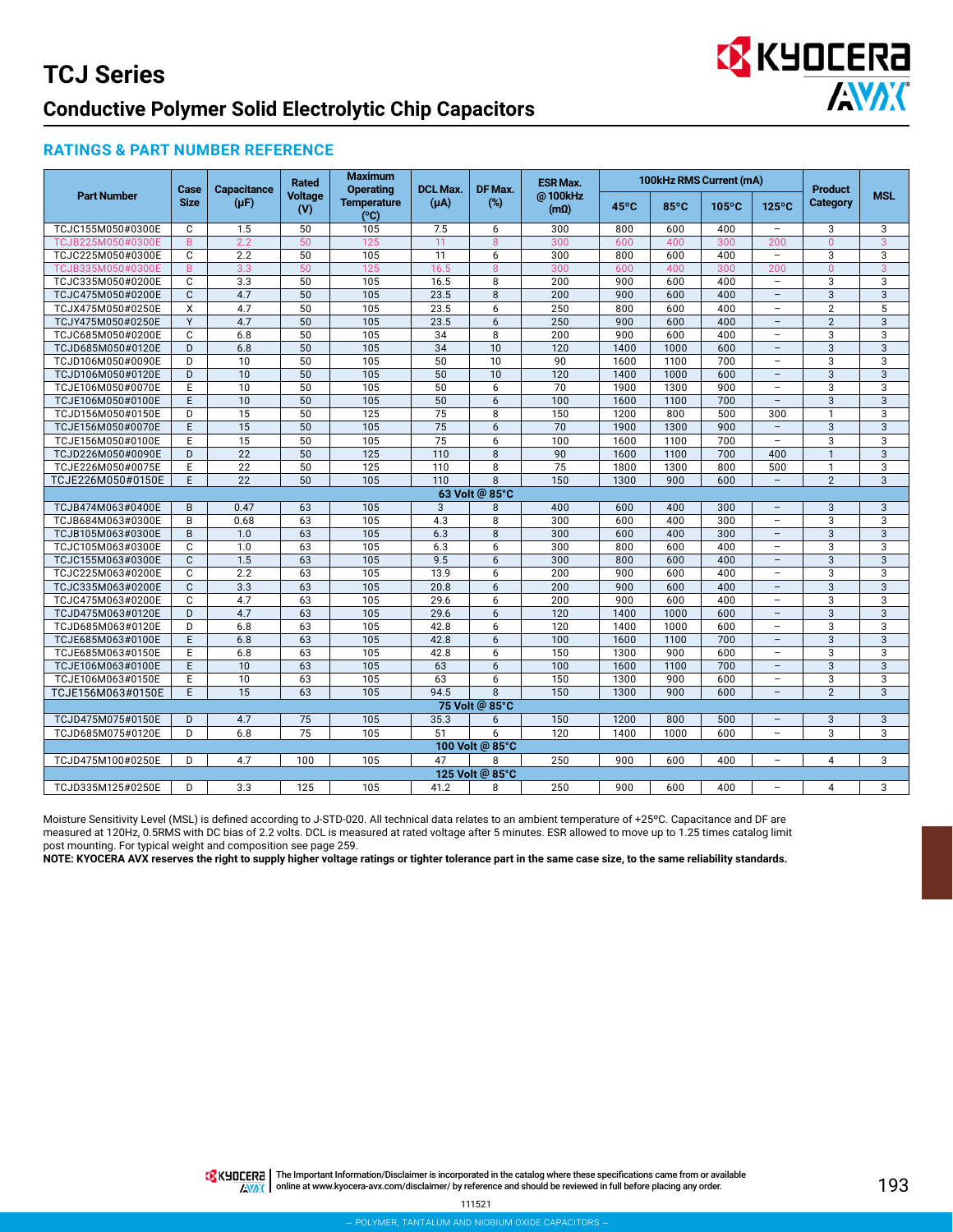

### **RECOMMENDED DERATING FACTOR**

Voltage and temperature derating as percentage of Vr

#### **Product Category 0**



#### **Product Category 2**



### **Product Category 5**



#### 70% 75% 80% 85% 90% 95% 100% **Product Category 1 Rated Voltage Recommended Application Voltage for Vr ≤ 10 V Recommended Application Voltage for Vr ≥ 16 V**



#### **Product Category 3, 4**

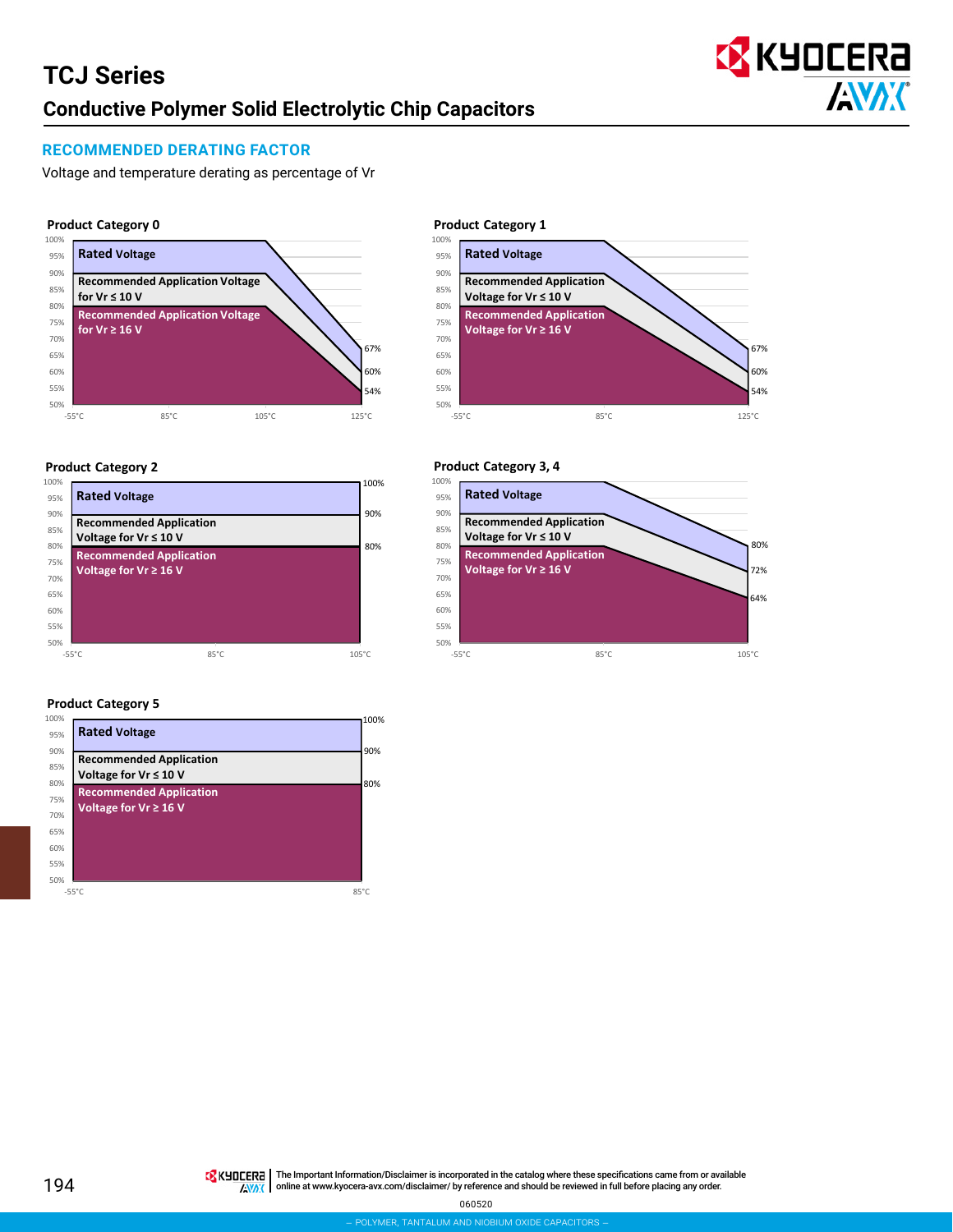

### **PRODUCT CATEGORY 0, 1 (TEMPERATURE RANGE -55°C TO +125°C)**

| <b>TEST</b>             |                   | <b>Condition</b>                                                                           |                                                   |                           |                      | <b>Characteristics</b>           |          |                   |                   |                 |
|-------------------------|-------------------|--------------------------------------------------------------------------------------------|---------------------------------------------------|---------------------------|----------------------|----------------------------------|----------|-------------------|-------------------|-----------------|
|                         |                   | Apply rated voltage (Ur) at 85°C (CATEGORY 1)                                              |                                                   | <b>Visual examination</b> |                      | no visible damage                |          |                   |                   |                 |
|                         |                   |                                                                                            | or 105°C (CATEGORY 0) or 2/3 rated voltage (Ur)   | <b>DCL</b>                | 1.25 x initial limit |                                  |          |                   |                   |                 |
| <b>Endurance</b>        |                   | at 125°C (all CATEGORIES) for 2000 hours<br>through a circuit impedance of $\leq 0.10$ /V. |                                                   | $\Delta C/C$              |                      | within +10/-20% of initial value |          |                   |                   |                 |
|                         |                   | Stabilize at room temperature for 1-2 hours                                                |                                                   | DF                        | 1.5 x initial limit  |                                  |          |                   |                   |                 |
|                         | before measuring. |                                                                                            |                                                   | <b>ESR</b>                | 2 x initial limit    |                                  |          |                   |                   |                 |
|                         |                   |                                                                                            |                                                   | <b>Visual examination</b> |                      | no visible damage                |          |                   |                   |                 |
|                         |                   | Store at 125°C, no voltage applied, for 2000                                               |                                                   | <b>DCL</b>                | 2 x initial limit    |                                  |          |                   |                   |                 |
| <b>Storage Life</b>     |                   | hours. Stabilize at room temperature for 1-2                                               |                                                   | $\Delta C/C$              |                      | within +10/-20% of initial value |          |                   |                   |                 |
|                         |                   | hours before measuring.                                                                    |                                                   | DF                        | 1.5 x initial limit  |                                  |          |                   |                   |                 |
|                         |                   |                                                                                            |                                                   | <b>ESR</b>                | 2 x initial limit    |                                  |          |                   |                   |                 |
|                         |                   |                                                                                            |                                                   | <b>Visual examination</b> |                      | no visible damage                |          |                   |                   |                 |
|                         |                   | Store at 65°C and 95% relative humidity fo 500                                             | hours, with no applied voltage. Stabilize at room | <b>DCL</b>                | 3 x initial limit    |                                  |          |                   |                   |                 |
| <b>Humidity</b>         |                   | temperature and humidity for 1-2 hours before                                              |                                                   | $\Delta C/C$              |                      | within +35/-5% of initial value  |          |                   |                   |                 |
|                         | measuring.        |                                                                                            |                                                   | DF                        | 1.5 x initial limit  |                                  |          |                   |                   |                 |
|                         |                   |                                                                                            |                                                   | <b>ESR</b>                | 2 x initial limit    |                                  |          |                   |                   |                 |
|                         | Step              | Temperature °C                                                                             | Duration (min)                                    |                           | $+20^{\circ}$ C      | $-55^{\circ}$ C                  | $+20$ °C | $+85$ °C          | $+125$ °C         | $+20^{\circ}$ C |
|                         | 1                 | $+20$                                                                                      | 15                                                | <b>DCL</b>                | IL*                  | n/a                              | IL*      | $10 \times 1$ L*  | $12.5 \times 11*$ | IL*             |
| Temperature             | $\overline{2}$    | $-55$                                                                                      | 15                                                |                           |                      |                                  |          |                   |                   |                 |
| <b>Stability</b>        | 3<br>4            | $+20$<br>$+85$                                                                             | 15<br>15                                          | $\Delta C/C$              | n/a                  | $+0/-20%$                        | ±5%      | $+20/-0%$         | $+30/-0%$         | ±5%             |
|                         | 5                 | $+125$                                                                                     | 15                                                |                           |                      |                                  |          |                   |                   |                 |
|                         | 6                 | $+20$                                                                                      | 15                                                | DF                        | $IL*$                | $1.5 \times 1$ L*                | IL*      | $1.5 \times 1$ L* | $2 \times 11^*$   | IL*             |
|                         |                   | Apply 1.3x 2/3x rated voltage (Ur) at 125°C for                                            |                                                   | <b>Visual examination</b> |                      | no visible damage                |          |                   |                   |                 |
| Surge                   |                   | 1000 cycles of duration 6 min (30 sec charge,                                              |                                                   | <b>DCL</b>                | initial limit        |                                  |          |                   |                   |                 |
| Voltage                 |                   | 5 min 30 sec discharge) through a charge /                                                 |                                                   | $\Delta C/C$              |                      | within +10/-20% of initial value |          |                   |                   |                 |
|                         |                   | discharge resistance of 1000Ω                                                              |                                                   | DF                        | 1.25 x initial limit |                                  |          |                   |                   |                 |
|                         |                   |                                                                                            |                                                   | <b>Visual examination</b> |                      | no visible damage                |          |                   |                   |                 |
|                         |                   |                                                                                            |                                                   | <b>DCL</b>                | initial limit        |                                  |          |                   |                   |                 |
| <b>Mechanical Shock</b> |                   | MIL-STD-202, Method 213, Condition C                                                       |                                                   | $\Delta C/C$              |                      | within ±5% of initial value      |          |                   |                   |                 |
|                         |                   |                                                                                            |                                                   | <b>DF</b>                 | initial limit        |                                  |          |                   |                   |                 |
|                         |                   |                                                                                            |                                                   | <b>ESR</b>                |                      | 1.25 x initial limit             |          |                   |                   |                 |
|                         |                   |                                                                                            |                                                   | <b>Visual examination</b> |                      | no visible damage                |          |                   |                   |                 |
|                         |                   |                                                                                            |                                                   |                           | initial limit        |                                  |          |                   |                   |                 |
| <b>Vibration</b>        |                   | MIL-STD-202, Method 204, Condition D                                                       |                                                   | $\Delta C/C$              |                      | within ±5% of initial value      |          |                   |                   |                 |
|                         |                   |                                                                                            |                                                   | DF                        | initial limit        |                                  |          |                   |                   |                 |
|                         |                   |                                                                                            |                                                   | <b>ESR</b>                |                      | 1.25 x initial limit             |          |                   |                   |                 |

\*Initial Limit

Initial measurement max. 1hr after the removal from dry pack or after pretreatment at 85°C for 24 hours.

**TA KYOCERA** The Important Information/Disclaimer is incorporated in the catalog where these specifications came from or available online at [www.kyocera-avx.com/disclaimer/](http://www.avx.com/disclaimer/) by reference and should be reviewed in full before placing any order.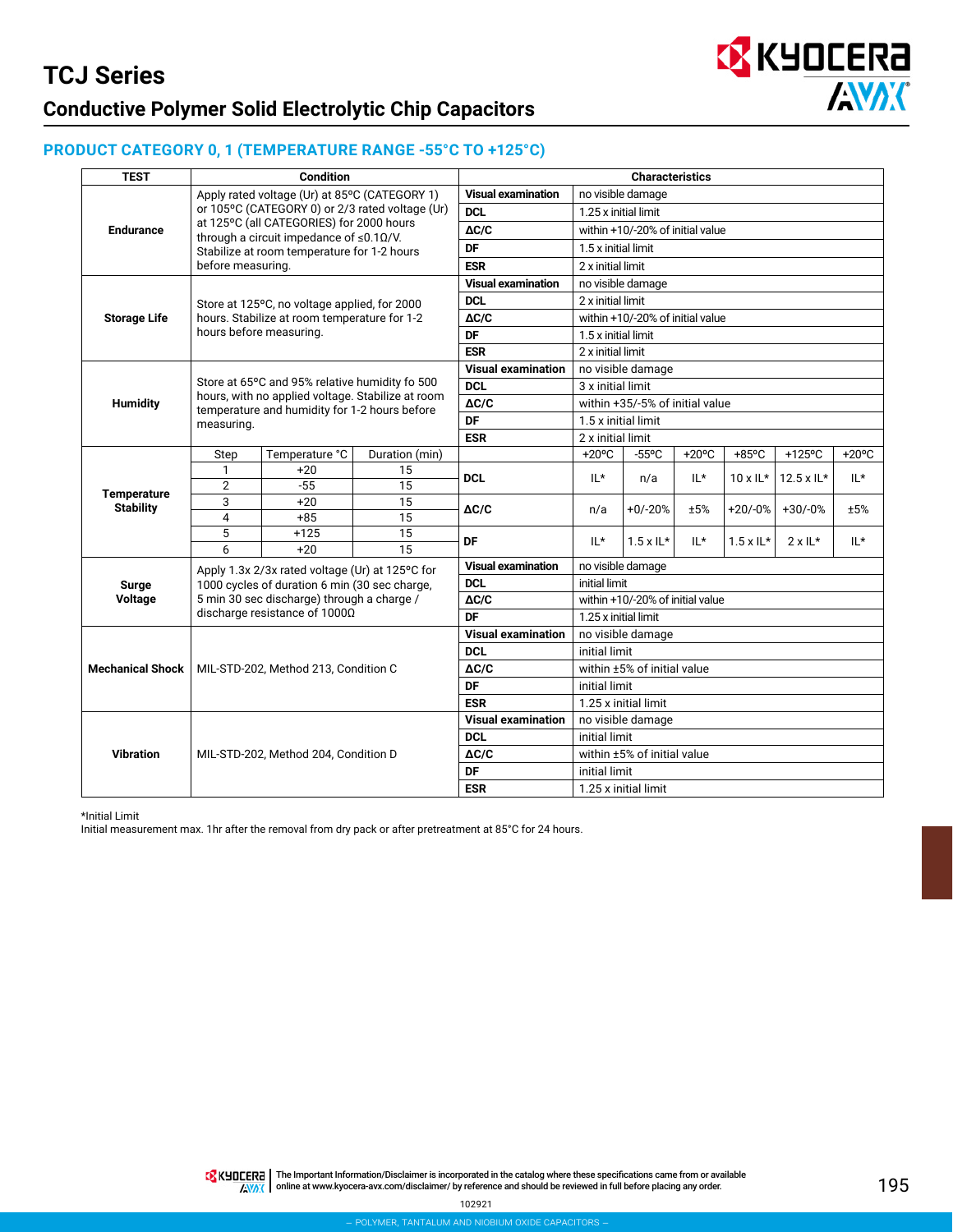### **PRODUCT CATEGORY 2, 3, 4 (TEMPERATURE RANGE -55°C TO +105°C)**

| <b>TEST</b>                       |                               | <b>Condition</b>                                                                                             |                       |                           |                                 | <b>Characteristics</b>           |                 |                           |                   |          |  |
|-----------------------------------|-------------------------------|--------------------------------------------------------------------------------------------------------------|-----------------------|---------------------------|---------------------------------|----------------------------------|-----------------|---------------------------|-------------------|----------|--|
|                                   |                               | Apply rated voltage (Ur) at 85°C for 2000 hours                                                              |                       | <b>Visual examination</b> | no visible damage               |                                  |                 |                           |                   |          |  |
|                                   |                               | through a circuit impedance of ≤0.1Ω/V (all<br>CATEGORIES). And/or apply rated voltage (Ur)                  |                       | <b>DCL</b>                | 1.25 x initial limit            |                                  |                 |                           |                   |          |  |
| <b>Endurance</b>                  |                               | (CATEGORY 2) or 0.8x rated voltage (CATEGORY 3, 4)                                                           |                       | $\Delta C/C$              |                                 | within +10/-20% of initial value |                 |                           |                   |          |  |
|                                   |                               | at 105°C for 2000 hours through a circuit impedance<br>of ≤0.1Ω/V Always stabilize at room temperature for   |                       | DF                        | 1.5 x initial limit             |                                  |                 |                           |                   |          |  |
|                                   | 1-2 hours before measuring.   |                                                                                                              |                       | <b>ESR</b>                | 2 x initial limit               |                                  |                 |                           |                   |          |  |
|                                   |                               |                                                                                                              |                       | <b>Visual examination</b> | no visible damage               |                                  |                 |                           |                   |          |  |
|                                   |                               |                                                                                                              |                       | DCL ( $V_R \leq 75V$ )    | 1.25 x initial limit            |                                  |                 |                           |                   |          |  |
|                                   |                               | Store at 105°C, no voltage applied, for 2000 hours.<br>Stabilize at room temperature for 1-2 hours before    |                       | DCL $(V_R > 75V)$         | 2 x initial limit               |                                  |                 |                           |                   |          |  |
| <b>Storage Life</b>               | measuring.                    |                                                                                                              |                       | $\Delta C/C$              |                                 | within +10/-20% of initial value |                 |                           |                   |          |  |
|                                   |                               |                                                                                                              |                       | <b>DF</b>                 | 1.5 x initial limit             |                                  |                 |                           |                   |          |  |
|                                   |                               |                                                                                                              |                       | <b>ESR</b>                | 2 x initial limit               |                                  |                 |                           |                   |          |  |
|                                   |                               |                                                                                                              |                       | <b>Visual examination</b> |                                 | no visible damage                |                 |                           |                   |          |  |
|                                   |                               | Store at 65°C and 95% relative humidity for 500                                                              |                       | <b>DCL</b>                | 3 x initial limit               |                                  |                 |                           |                   |          |  |
| Humidity                          |                               | hours, with no applied voltage. Stabilize at room<br>temperature and humidity for 1-2 hours before           |                       | $\Delta C/C$              | within +35/-5% of initial value |                                  |                 |                           |                   |          |  |
|                                   | measuring.                    |                                                                                                              |                       | DF                        | 1.5 x initial limit             |                                  |                 |                           |                   |          |  |
|                                   |                               |                                                                                                              |                       | <b>ESR</b>                | 2 x initial limit               |                                  |                 |                           |                   |          |  |
|                                   | Step                          | Temperature °C                                                                                               | Duration (min)        |                           | $+20^{\circ}$ C                 | $-55^{\circ}$ C                  | $+20^{\circ}$ C | $+85^{\circ}$ C           | +105°C            | $+20$ °C |  |
|                                   | 1                             | $+20$                                                                                                        | 15                    | <b>DCL</b>                | IL*                             | n/a                              | IL*             | $10 \times \mathsf{IL}^*$ | 12.5 x IL*        | IL*      |  |
| <b>Temperature</b>                | $\overline{2}$                | $-55$                                                                                                        | 15                    |                           |                                 |                                  |                 |                           |                   |          |  |
| <b>Stability</b>                  | 3                             | $+20$                                                                                                        | $\overline{15}$       | $\Delta C/C$              | n/a                             | $+0/-20%$                        | ±5%             |                           | $+20/-0%$ +30/-0% | ±5%      |  |
|                                   | 4                             | $+85$                                                                                                        | 15                    |                           |                                 |                                  |                 |                           |                   |          |  |
|                                   | 5<br>6                        | $+105$<br>$+20$                                                                                              | 15<br>$\overline{15}$ | <b>DF</b>                 | $IL*$                           | $1.5 \times 1$ L*                | IL*             | $1.5 \times 1$ L*         | $2 \times 11^*$   | $IL*$    |  |
|                                   |                               |                                                                                                              |                       | <b>Visual examination</b> | no visible damage               |                                  |                 |                           |                   |          |  |
|                                   |                               | Apply 1.3x rated voltage (Ur) at 105°C for CATEGORY<br>2, or apply 1.3x 0.8x rated voltage (Ur) at 105°C for |                       | <b>DCL</b>                | initial limit                   |                                  |                 |                           |                   |          |  |
| Surge                             |                               | CATEGORY 3, 4 for 1000 cycles of duration 6 min (30                                                          |                       |                           |                                 |                                  |                 |                           |                   |          |  |
| Voltage                           | discharge resistance of 1000Ω | sec charge, 5 min 30 sec discharge) through a charge /                                                       |                       | $\Delta C/C$              |                                 | within +10/-20% of initial value |                 |                           |                   |          |  |
|                                   |                               |                                                                                                              |                       | DF                        | 1.25 x initial limit            |                                  |                 |                           |                   |          |  |
|                                   |                               |                                                                                                              |                       | <b>Visual examination</b> |                                 | no visible damage                |                 |                           |                   |          |  |
|                                   |                               |                                                                                                              |                       | <b>DCL</b>                | initial limit                   |                                  |                 |                           |                   |          |  |
| <b>Mechanical</b><br><b>Shock</b> |                               | MIL-STD-202, Method 213, Condition C                                                                         |                       | $\Delta C/C$              |                                 | within ±5% of initial value      |                 |                           |                   |          |  |
|                                   |                               |                                                                                                              |                       | DF                        | initial limit                   |                                  |                 |                           |                   |          |  |
|                                   |                               | <b>ESR</b>                                                                                                   | 1.25 x initial limit  |                           |                                 |                                  |                 |                           |                   |          |  |
|                                   |                               |                                                                                                              |                       | <b>Visual examination</b> |                                 | no visible damage                |                 |                           |                   |          |  |
|                                   |                               |                                                                                                              |                       | <b>DCL</b>                | initial limit                   |                                  |                 |                           |                   |          |  |
| <b>Vibration</b>                  |                               | MIL-STD-202, Method 204, Condition D                                                                         |                       | $\Delta C/C$              |                                 | within ±5% of initial value      |                 |                           |                   |          |  |
|                                   |                               |                                                                                                              |                       | DF                        | initial limit                   |                                  |                 |                           |                   |          |  |
|                                   |                               |                                                                                                              |                       | <b>ESR</b>                | 1.25 x initial limit            |                                  |                 |                           |                   |          |  |

**EX** KYOCERA

**AVAK** 

\*Initial Limit

Initial measurement max. 1hr after the removal from dry pack or after pretreatment at 85°C for 24 hours.

196

THE Important Information/Disclaimer is incorporated in the catalog where these specifications came from or available online at [www.kyocera-avx.com/disclaimer/](http://www.kyocera-avx.com/disclaimer/) by reference and should be reviewed in full before placing any order.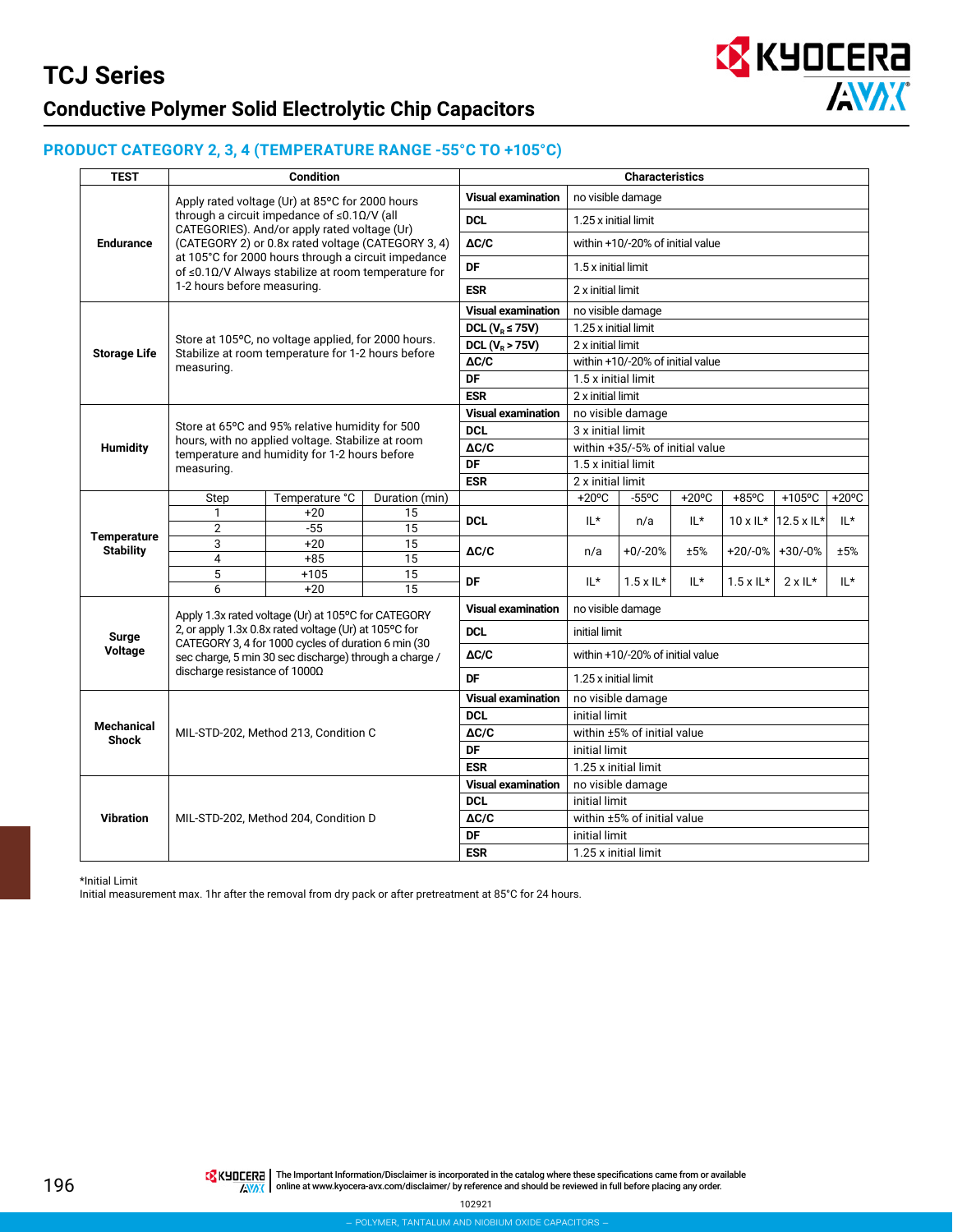

### **PRODUCT CATEGORY 5 (TEMPERATURE RANGE -55°C TO +85°C)**

| <b>TEST</b>                            | <b>Condition</b>                                                                                                                                                              |                |               | <b>Characteristics</b>    |                                  |                   |                 |                   |                 |
|----------------------------------------|-------------------------------------------------------------------------------------------------------------------------------------------------------------------------------|----------------|---------------|---------------------------|----------------------------------|-------------------|-----------------|-------------------|-----------------|
| <b>Endurance</b>                       | Apply rated voltage (Ur) at 85°C for 2000 hours through<br>a circuit impedance of ≤0.10/V. Stabilize at room<br>temperature for 1-2 hours before measuring.                   |                |               | <b>Visual examination</b> | no visible damage                |                   |                 |                   |                 |
|                                        |                                                                                                                                                                               |                |               | <b>DCL</b>                | 1.25 x initial limit             |                   |                 |                   |                 |
|                                        |                                                                                                                                                                               |                |               | $\Delta C/C$              | within +10/-20% of initial value |                   |                 |                   |                 |
|                                        |                                                                                                                                                                               |                |               | DF                        | 1.5 x initial limit              |                   |                 |                   |                 |
|                                        |                                                                                                                                                                               |                |               | <b>ESR</b>                | 2 x initial limit                |                   |                 |                   |                 |
| <b>Storage Life</b>                    | Store at 85°C, no voltage applied, for 2000 hours.<br>Stabilize at room temperature for 1-2 hours before<br>measuring.                                                        |                |               | <b>Visual examination</b> | no visible damage                |                   |                 |                   |                 |
|                                        |                                                                                                                                                                               |                |               | <b>DCL</b>                | 1.25 x initial limit             |                   |                 |                   |                 |
|                                        |                                                                                                                                                                               |                |               | $\Delta C/C$              | within +10/-20% of initial value |                   |                 |                   |                 |
|                                        |                                                                                                                                                                               |                |               | DF                        | 1.5 x initial limit              |                   |                 |                   |                 |
|                                        |                                                                                                                                                                               |                |               | <b>ESR</b>                | 2 x initial limit                |                   |                 |                   |                 |
| Humidity                               | Store at 65°C and 95% relative humidity for 500 hours.<br>with no applied voltage. Stabilize at room temperature<br>and humidity for 1-2 hours before measuring.              |                |               | <b>Visual examination</b> | no visible damage                |                   |                 |                   |                 |
|                                        |                                                                                                                                                                               |                |               | <b>DCL</b>                | 5 x initial limit                |                   |                 |                   |                 |
|                                        |                                                                                                                                                                               |                |               | $\Delta C/C$              | within +35/-5% of initial value  |                   |                 |                   |                 |
|                                        |                                                                                                                                                                               |                |               | DF                        | 1.5 x initial limit              |                   |                 |                   |                 |
|                                        |                                                                                                                                                                               |                |               | <b>ESR</b>                | 2 x initial limit                |                   |                 |                   |                 |
| <b>Temperature</b><br><b>Stability</b> | Step                                                                                                                                                                          | Temperature°C  | Duration(min) |                           | $+20^{\circ}$ C                  | $-55^{\circ}$ C   | $+20^{\circ}$ C | $+85^{\circ}$ C   | $+20^{\circ}$ C |
|                                        |                                                                                                                                                                               |                |               | <b>DCL</b>                | $IL^*$                           | n/a               | $IL*$           | $10 \times 1$ L*  | $IL*$           |
|                                        | $\mathbf{1}$                                                                                                                                                                  | $+20$          | 15            |                           |                                  |                   |                 |                   |                 |
|                                        | $\overline{2}$<br>3                                                                                                                                                           | $-55$<br>$+20$ | 15<br>15      | $\Delta C/C$<br>DF        | n/a                              | $+0/-20%$         | ±5%             | $+20/-0%$         | ±5%             |
|                                        | 4                                                                                                                                                                             | $+85$          | 15            |                           |                                  |                   |                 |                   |                 |
|                                        | 5                                                                                                                                                                             | $+125$         | 15            |                           | $IL*$                            | $1.5 \times 1$ L* | $IL*$           | $1.5 \times 1$ L* | IL*             |
| Surge<br>Voltage                       |                                                                                                                                                                               |                |               | <b>Visual examination</b> | no visible damage                |                   |                 |                   |                 |
|                                        | Apply 1.3x rated voltage (Ur) at 85°C for 1000 cycles of<br>duration 6 min (30 sec charge, 5 min 30 sec discharge)<br>through a charge / discharge resistance of $1000\Omega$ |                |               | <b>DCL</b>                | initial limit                    |                   |                 |                   |                 |
|                                        |                                                                                                                                                                               |                |               | $\Delta C/C$              | within +10/-20% of initial value |                   |                 |                   |                 |
|                                        |                                                                                                                                                                               |                |               | DF                        | 1.25 x initial limit             |                   |                 |                   |                 |
| <b>Mechanical Shock</b>                | MIL-STD-202, Method 213, Condition C                                                                                                                                          |                |               | <b>Visual examination</b> | no visible damage                |                   |                 |                   |                 |
|                                        |                                                                                                                                                                               |                |               | <b>DCL</b>                | initial limit                    |                   |                 |                   |                 |
|                                        |                                                                                                                                                                               |                |               | $\Delta C/C$              | within ±5% of initial value      |                   |                 |                   |                 |
|                                        |                                                                                                                                                                               |                |               | <b>DF</b>                 | initial limit                    |                   |                 |                   |                 |
|                                        |                                                                                                                                                                               |                |               | <b>ESR</b>                | 1.25 x initial limit             |                   |                 |                   |                 |
| <b>Vibration</b>                       | MIL-STD-202, Method 204, Condition D                                                                                                                                          |                |               | <b>Visual examination</b> | no visible damage                |                   |                 |                   |                 |
|                                        |                                                                                                                                                                               |                |               | <b>DCL</b>                | initial limit                    |                   |                 |                   |                 |
|                                        |                                                                                                                                                                               |                |               | $\Delta C/C$              | within ±5% of initial value      |                   |                 |                   |                 |
|                                        |                                                                                                                                                                               |                |               | DF                        | initial limit                    |                   |                 |                   |                 |
|                                        |                                                                                                                                                                               |                |               | <b>ESR</b>                | 1.25 x initial limit             |                   |                 |                   |                 |

\*Initial Limit

Initial measurement max. 1hr after the removal from dry pack or after pretreatment at 85°C for 24 hours.

THE IMPORTAL The Important Information/Disclaimer is incorporated in the catalog where these specifications came from or available **AWAX** online at [www.kyocera-avx.com/disclaimer/](http://www.avx.com/disclaimer/) by reference and should be reviewed in full before placing any order.